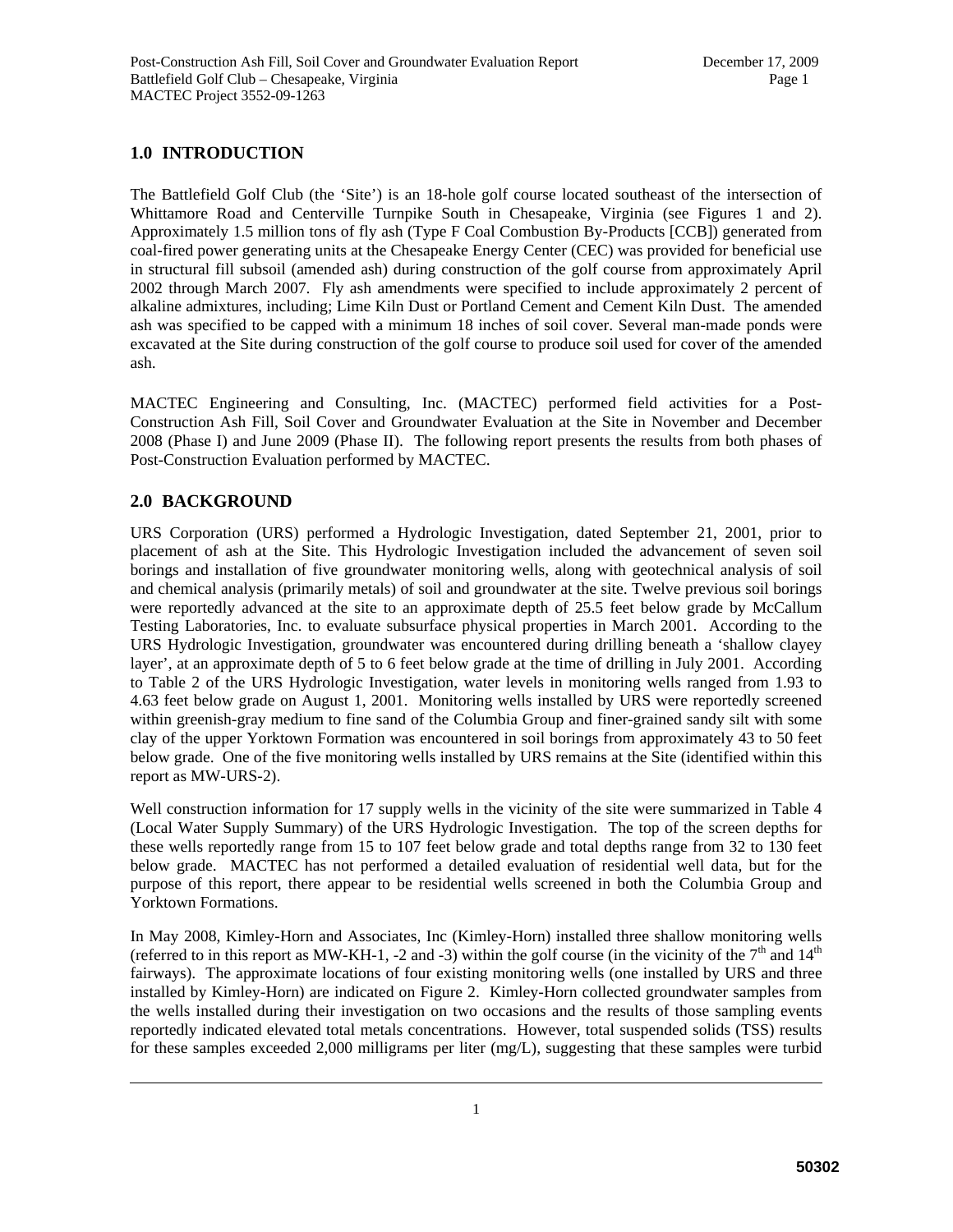(may have contained sediment). As metals are naturally occurring in soil, groundwater samples that contain sediment or ash may produce metals results that are not representative of actual groundwater conditions.

The primary objective of the field activities discussed in this report is to provide an evaluation of flow characteristics and metals concentrations in surface water and groundwater near the perimeter (within a Dominion easement) and in the interior of the Site. A secondary objective is to evaluate geotechnical properties and amending reagent content of the ash fill, including approximate soil cover thickness.

### **2.1 MACTEC Post-Construction Evaluation**

MACTEC prepared a Sampling and Analysis Plan (SAP) for Dominion, dated November 7, 2008, with the primary objective to provide an assessment of flow characteristics and metals concentrations in surface water and groundwater at the Site (within a Dominion easement) and in the interior of the site (using existing wells, if suitable, and surface water bodies within and along the perimeter of the active golf course). A secondary objective was to evaluate geotechnical properties and amending reagent content of the ash fill, including soil cover thickness (see Appendix C). The field activities associated with this scope of work (SOW) were completed by MACTEC from November 17 through December 10, 2008 (Phase I).

Based on the results of Phase I, MACTEC prepared a second SAP for Dominion, dated May 26, 2009, with the primary objective to further evaluate surface water and groundwater conditions within the southwest quadrant of the Site using existing wells, proposed monitoring wells, soil borings, and surface water bodies (see Appendix F). The field activities associated with this SOW were completed by MACTEC from May 27 through June 18, 2009 (Phase II).

# **3.0 PHYSICAL SETTING**

### **3.1 Site Location**

The Site is located approximately one mile west of the U.S. Naval Reservation - Fentress Landing Field in a generally rural area of Chesapeake, Virginia. The area is generally surrounded by agricultural fields with residential development on adjacent properties to the south and east and light commercial development to the west across Centerville Turnpike South. Figure 1 is a Topographic Map that indicates the general location of the Site (Terraserver-USGS, 1969).

### **3.2 Topography**

The surrounding area is generally flat (see Figure 1), but the Site has been reworked with the addition of the ash fill to have a rolling topography with a general slope to the east-southeast. The Site has been extensively landscaped with various grass types to support golf course use (there are currently few if any trees on the Site). There are drainage ditches along the south and west boundaries of the Site (a drainage ditch also runs along the north side of Whittamore Road, which borders the Site to the north). Surface elevations at the Site range from approximately 7 feet above mean sea level (msl) along the boundary drainage ditch near the southeast corner of the Site to approximately 35 feet msl at the top of the highest hill near the northwest corner of the Site.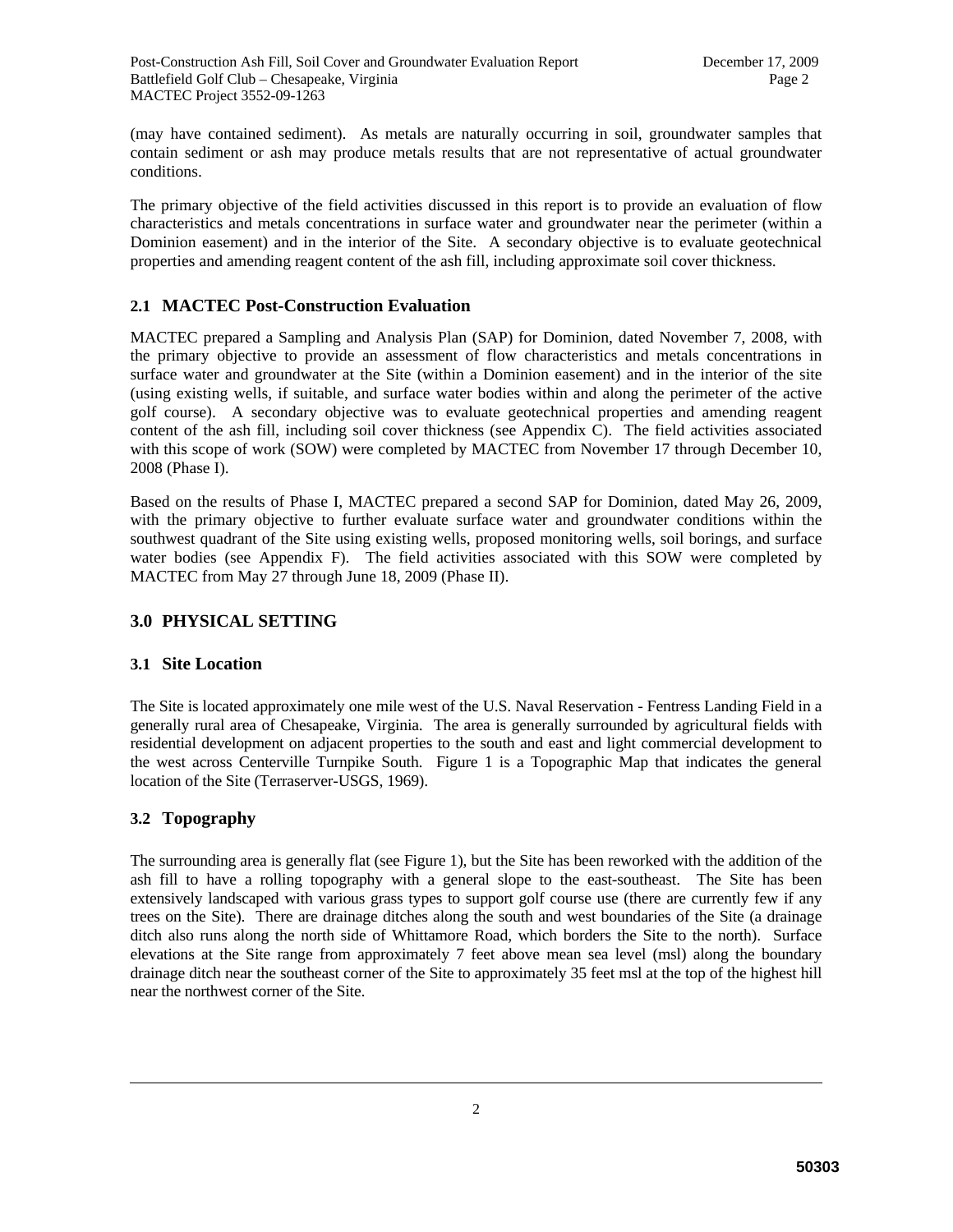### **3.3 Surface Water Flow**

Surface runoff follows topography by overland flow to ponds within the interior of the Site or ditches along the borders of the Site. The ditch along the western boundary of the Site receives surface water from three subsurface culvert pipes that drain from off-site areas west of Centerville Turnpike South (see Figure 3). The west boundary ditch flows south into the easterly flowing south boundary ditch (see Figure 3). The south boundary ditch also receives flow from four ditches that drain the residential area to the south of the Site. The south boundary ditch flows into a series of other drainage ditches that drain into the Pocaty Creek approximately three miles southeast of the Site.

### **3.4 Regional Geology/Hydrogeology**

The Site is located in the Coastal Plain Physiographic Province of eastern Virginia (Calver, 1973). The Coastal Plain consists of an eastward thickening wedge of unconsolidated sediments of gravel, sand, silt, and clay from the Cretaceous to Quaternary periods. Two primary stratigraphic units have been identified as present at or beneath the Site; the Columbia Group and Yorktown Formation (URS, 2001). The Columbia Group generally consists of non-marine (fluvial-deltaic) oxidized clays, silts, sands and gravels that contrast with the underlying marine formations. The Yorktown Formation generally consists of light gray, gray and bluish-gray sands with shell fragments, interbedded silts, clays and bioclastic beds. South of the James River, in the Chesapeake area, glauconitic sands and clayey sands may be present.

Groundwater is generally present within the unconsolidated sediments, often in a subdued reflection of the surface topography. Groundwater flow patterns for the unconfined, uppermost-saturated layer (water table aquifer) typically follow surface-water drainage. However, local flow patterns can be affected by the heterogeneous nature of the unconsolidated fluvial-deltaic sediments. Groundwater may become perched on lenses within the unconsolidated sediments.

# **4.0 INVESTIGATION ACTIVITIES**

MACTEC prepared two SAPs for the Site, dated November 7, 2008 (Phase I) and May 26, 2009 (Phase II) for post-construction field investigation activities. Fishburne Drilling, Inc., (Fishburne) located in Chesapeake, Virginia performed advancement of soil borings, installation of monitoring wells and excavation of test pits at the Site. Soil boring and monitoring well installation activities were performed under the direction of a MACTEC geologist. Test pit excavation oversight and compaction testing were performed by a qualified MACTEC engineer. In general, MACTEC also performed the following Site activities; monitoring well development, gauging and sampling, surface water gauging and sampling, and pond depth gauging and sediment sampling. TestAmerica Laboratories, Inc., located in Nashville, Tennessee (Test America) provided chemical analytical services for this project. EMSL Analytical, Inc., located in Westmont, New Jersey (EMSL) provided particle identification analyses of reference fly ash and kiln dust samples (provided by Dominion from Chesapeake Energy Center and Chemstone, respectively) and amended ash samples collected from the Site. Virginia Tech Soil Genesis and Mine Reclamation – Department of Crop and Soil Environmental Services provided Potential Peroxide Acidity testing of soil samples collected during this investigation. Site Improvement Associates, Inc., (SIA) located in Chesapeake, Virginia performed surveying services at the Site. Field sampling activities were performed in general accordance with the prepared SAPs.

In general, Phase I included the following field activities performed at the Site: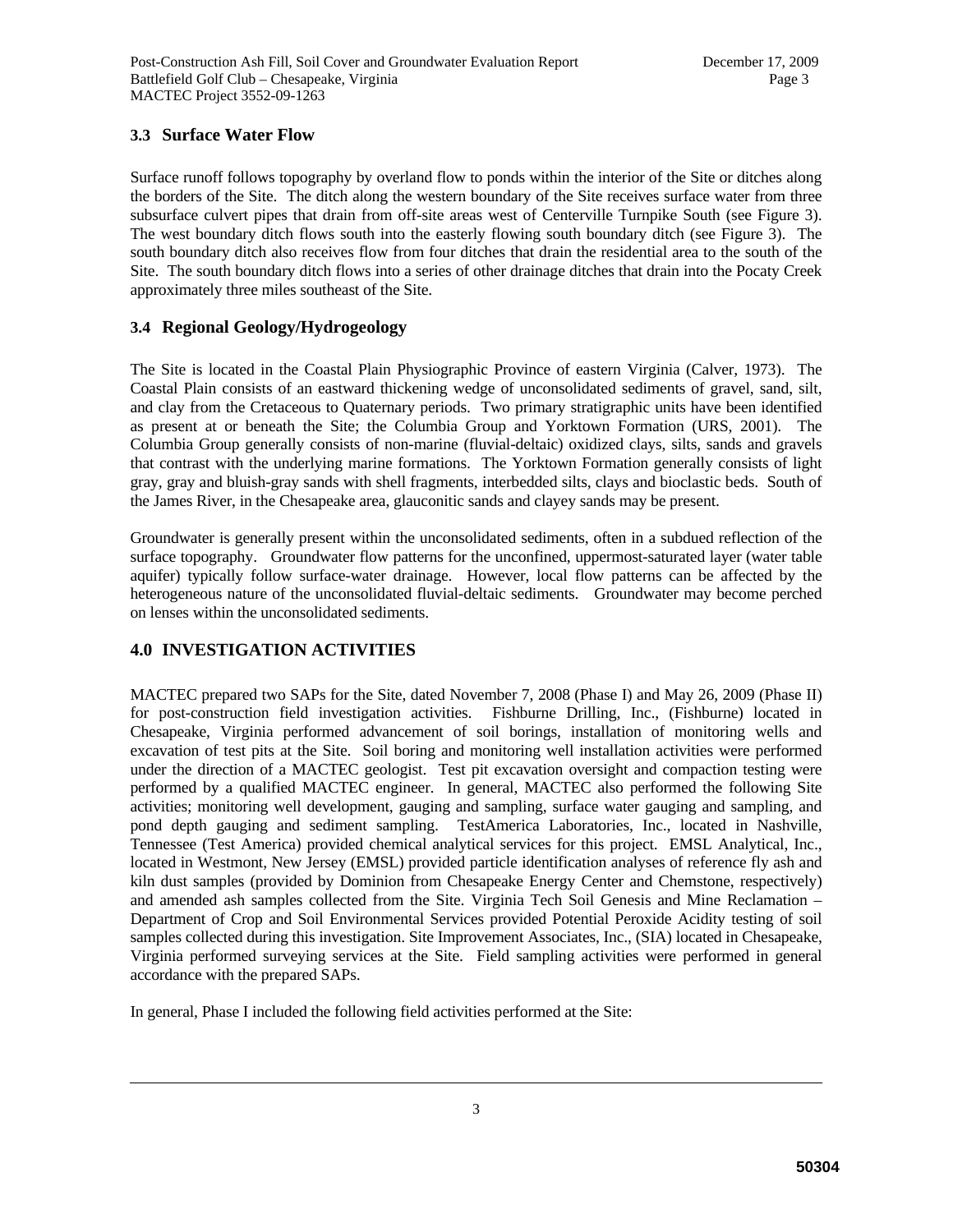- Development and Sampling of 4 Existing Groundwater Monitoring Wells (MW-KH-1 through -3 and MW-URS-2)
- Installation and Development of 16 Groundwater Monitoring Wells (MW-BGC-5A and -5B through -12A and -12B)
- Installation of 19 Surface Water Staff Gauges (SG-1 through -19), Surveying of Staff Gauges and Monitoring Wells, Gauging, Slug Testing, Surface Water and Groundwater Sampling
- Advancement of 3 Soil Borings (SB-1 through -3), 3 Test Pits (TP-1 through -3) and 33 Hand Auger Borings (A4 through H13)

In general, Phase II included the following field activities performed within the southwest quadrant of the Site:

- Installation and Development of 3 Groundwater Monitoring Wells (MW-BGC-13 through -15)
- Surveying of new Monitoring Wells, Gauging, Slug Testing, Surface Water and Groundwater Sampling
- Advancement of 11 Soil Borings (SB-4 through -14), Road Bed and Stockpile Soil Sampling
- Pond Depth Gauging and Sediment Sampling

Field reports for both phases of the investigation at are included in Appendix A. Boring Logs and Well Completion Diagrams are included in Appendix D. Laboratory analytical reports are included in Appendix E. Table 1 summarizes the List of Target Analytes list for the Site. Figure 2 indicates the approximate locations of soil borings, test pits, hand auger borings, surface water staff gauges and groundwater monitoring wells at the Site.

# **4.1 Previously Existing Well Development and Groundwater Sampling**

Proper well development is essential to promote the flow of representative groundwater into the well, remove sediment introduced into the borehole during the drilling process and improve the hydraulic connection between the monitoring well screen and the surrounding aquifer. Kimley-Horn reported total suspended solids (TSS) greater than 2,000 mg/L (as high as 4,800 mg/L) in groundwater samples collected from the three monitoring wells (MW-KH-1 through -3) installed during their assessment within the interior of the Site (within ash fill areas of the Site). Elevated TSS measurements suggest that the samples were turbid (may have contained sediment). As metals are naturally occurring in soil, groundwater samples that contain sediment or ash may produce metals results that are not representative of actual groundwater conditions.

During Phase I Site activities, MACTEC personnel gauged and re-developed the four previously installed monitoring wells at the site (the three installed by Kimley-Horn and one installed by URS). Development proceeded until development water from the wells appeared relatively clear (and turbidity readings using a water quality analyzer remained less than 250 nephelometric turbidity units [NTU]) or until 10 well volumes were removed. MACTEC personnel observed turbulence and apparent sediment entering the well screen at or near the surface of the water column in the Kimley-Horn wells during development. These observations suggest that the screen interval for these wells may be too close to the surface (within 2 feet) to have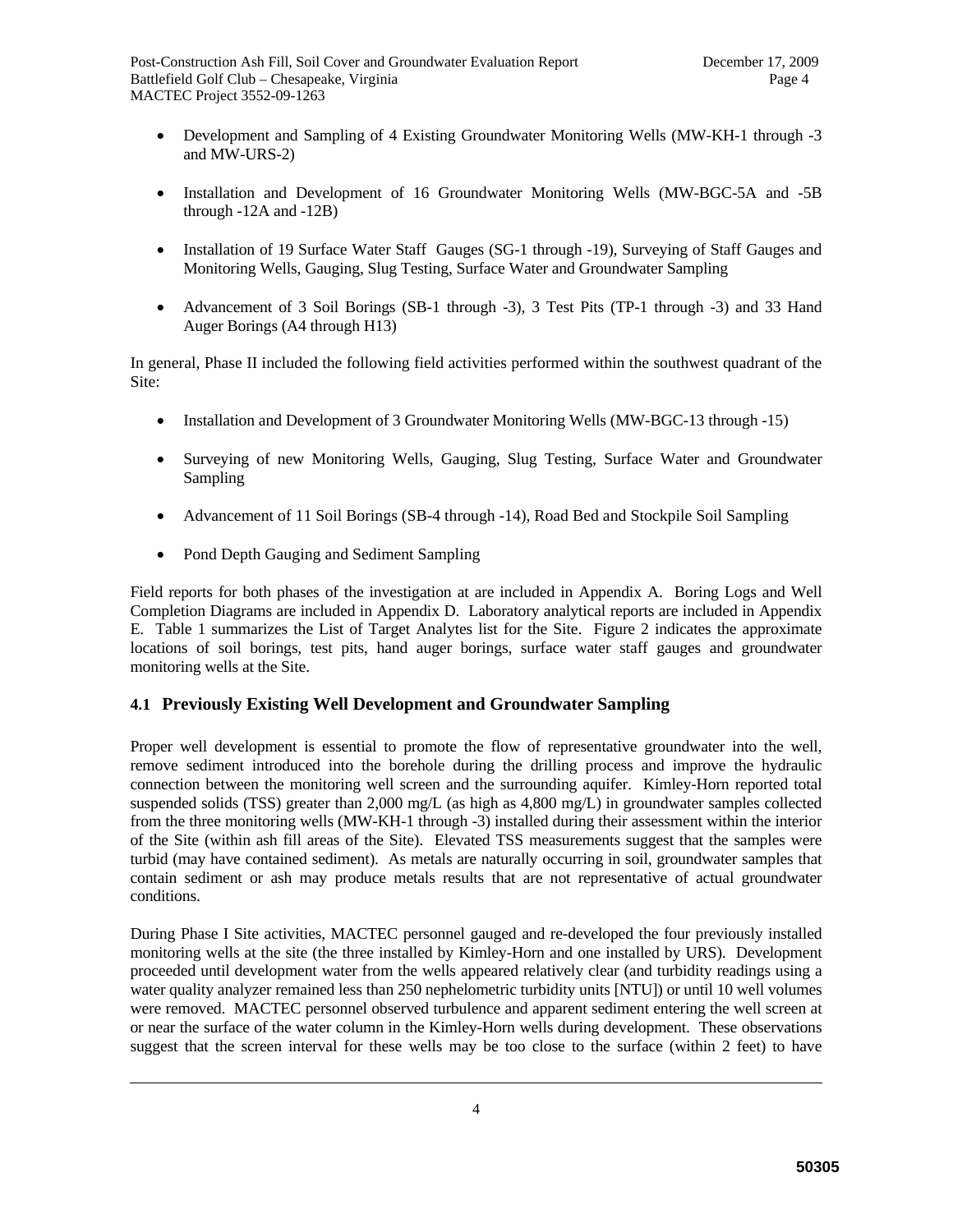allowed for installation of both a proper sand pack above the top of the screen and a proper bentonite well seal above the sand pack (see Appendix D for a Typical Type II Well Construction Diagram).

Following well development performed in general accordance with the MACTEC SAPs, each well was allowed to recharge for 48 hours prior to sampling. After 48 hours, each of the 4 wells produced water samples with turbidity readings of less than 10 NTU (considered suitable for sampling in accordance with the SAP) and well purging was performed using a peristaltic pump and a flow-through cell. Water quality parameters (temperature, pH, turbidity, oxidation-reduction potential, conductivity and dissolved oxygen) in the flow-through cell were measured using a Horiba U22 water quality analyzer and recorded prior to sample collection. Groundwater purging and sampling records for each well are included in Appendix A. Stabilized water quality results for each well are presented on Table 2. Once water quality parameters stabilized, the flow-through cell was removed and a 0.45 micron filter was placed in-line for collection of a sample to be preserved and analyzed for dissolved metals. The in-line filter was then removed and groundwater samples were collected from the polyethylene tubing connected to the peristaltic pump for total metals and the remaining List of Target Analytes (see Table 1).

Groundwater sampling was performed in general accordance with the EPA Low-Flow (Minimal Drawdown) Ground-Water Sampling Procedures (Puls & Barcelona, 1996). Groundwater samples were containerized (with appropriate preservative, when applicable), placed on ice and shipped under Chain-of-Custody via Federal Express overnight delivery to TestAmerica for analysis. Laboratory analytical results for each of the existing wells installed by others are presented on Table 3.

### **4.2 Groundwater Monitoring Well Installation and Development**

Sixteen (16) 2-inch inside-diameter (I.D.) Type II groundwater monitoring wells were installed around the perimeter of the Site in during Phase I Site activities and three (3) 2-inch I.D. Type II groundwater monitoring wells were installed within the southwest quadrant of the Site during Phase II Site activities. The borings were advanced using hollow-stem auger drilling techniques. Standard penetration tests and sampling was performed using the procedures described in ASTM D1586 continuously for the first 10 feet below grade and at 5-foot intervals thereafter. The field program was monitored by a Virginia Registered Professional Geologist. A MACTEC geologist provided oversight to log each boring and direct well installation. Borehole samples were classified according to their lithology and the depth of stratigraphic contacts was documented. Each soil sample was visually described and given an estimated classification in general accordance with the Unified Soils Classification System (USCS).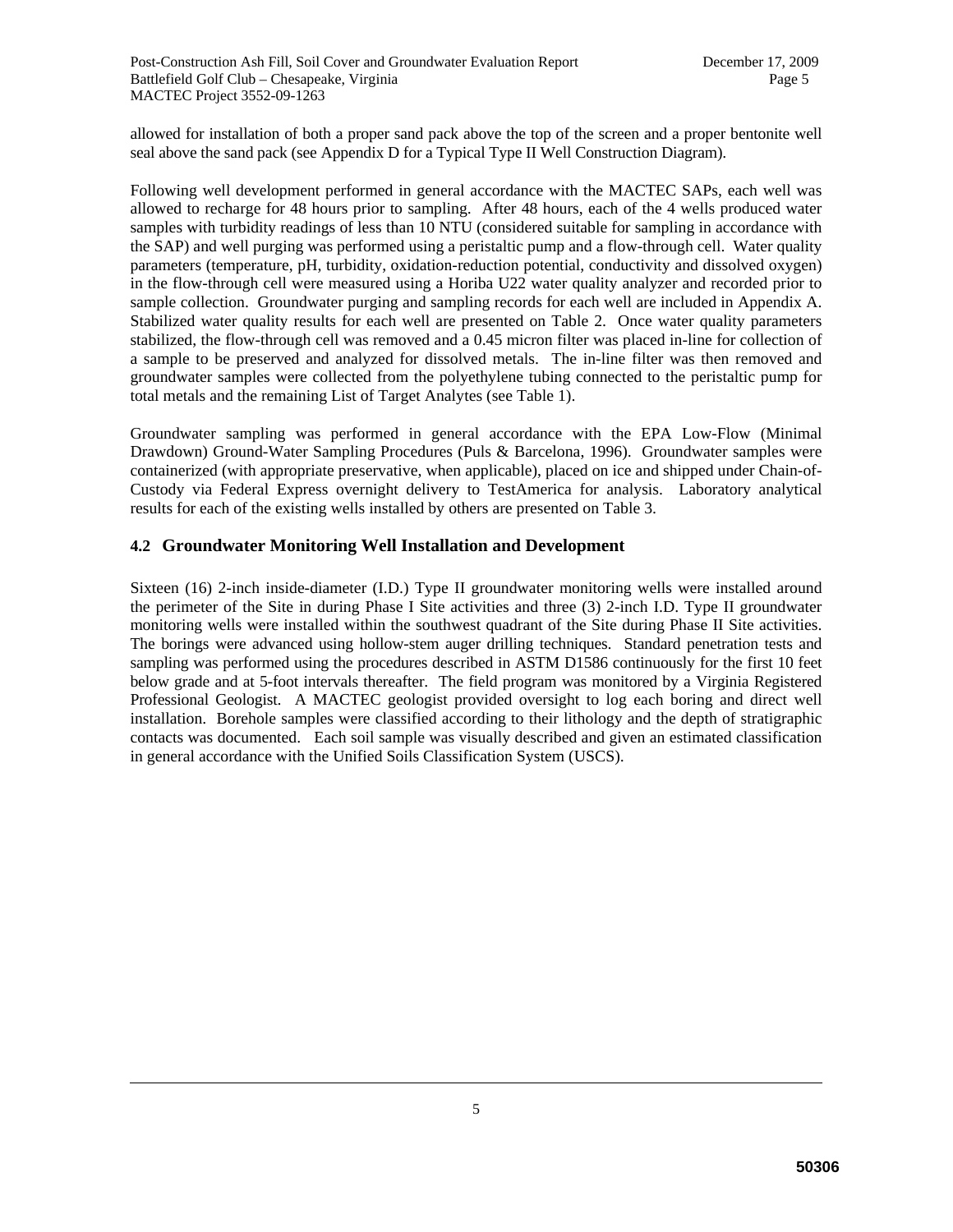# *4.2.1 Monitoring Well Installation*

During Phase I Site activities, eight 'shallow-depth' Type II wells were advanced to penetrate at least ten feet into the uppermost water-bearing zone (shallow well depths ranged from approximately 15 to 20 feet below grade). Eight 'intermediate-depth' Type II wells were advanced to the apparent base of the uppermost water-bearing zone (intermediate well depths ranged from approximately 35 to 44 feet below grade). Each well was constructed with pre-filter packed well screen, consisting of; a 10-foot section of 4 inch I.D. polyvinyl chloride (PVC) machine-slotted outer screen and a 10-foot section of 2-inch I.D. PVC machine-slotted inner screen with Morie #2 equivalent grade sand between the inner and outer screen sections. The remaining annular space around the well screen was filled with Morie #2 equivalent grade sand to stabilize the well, which was extended approximately two feet above the top of the slotted screen. A bentonite seal approximately two feet thick was placed above the sand pack and Portland cement/bentonite grout slurry was placed above the bentonite to seal the well at the ground surface and mitigate the potential for cross-contamination of the underlying aquifer.

The shallow- and intermediate-depth wells were installed in pairs at eight locations around the perimeter of the Site within an existing Dominion easement (see Figure 2). Three of the Type II well-pairs (MW-BGC-5, -6 and -7) were installed in areas inferred to be up-gradient of the ash fill and five Type II well-pairs (MW-BGC-8, -9, -10, -11 and -12) in areas inferred to be cross-gradient to down-gradient from the ash fill (wells were located outside of ash placement areas).

The Type II monitoring wells located along the south and east boundaries of the site (MW-BGC-8, -9, -10, - 11 and -12) were completed with an approximate 3-foot standing riser cover with a hinged locking lid (due to the tall vegetation in this area) set into a 2-foot by 2-foot concrete pad. The Type II monitoring wells located along the north and west boundaries of the site (MW-BGC-5, -6 and -7) were completed with a locking well seal and an 8-inch diameter flush-mount manhole cover (due to the proximity of Centerville Turnpike and Whittamore Road and the landscaped nature of this area of the Site) set into a 2-foot by 2-foot concrete pad. Boring logs with well construction details are included in Appendix D, and Table 4 presents a summary of monitoring well construction data.

During Phase II Site activities, three additional 'shallow-depth' Type II wells were installed within the southwest quadrant of the Site (see Figure 2); two in the Dominion easement along the southern boundary of the Site (MW-BGC-13 and -14) and one within the golf course north of the tee box for hole #2 (MW-BGC-15). Each of the three additional new wells was installed consistent with the shallow-depth wells installed during Phase I, to depths ranging from 15 to 20 feet bgs, and completed with an approximate 3-foot standing riser cover with a hinged locking lid set into a 2-foot by 2-foot concrete pad. Boring logs with well construction details are included in Appendix D, and Table 4 presents a summary monitoring well construction data.

# *4.2.2 Well Development*

MACTEC personnel gauged and developed each of the 19 new monitoring wells at the Site (MW-BGC-5A, -5B through -12A, -12B during Phase I and MW-BGC-13 through -15 during Phase II) in general accordance with the SAPs (see Appendix F). Well development was performed using a surge block and submersible pump to surge throughout the well screen and purge at least 10 well volumes from each well. Development was continued until ph and conductivity stabilized to within 10 percent and turbidity measurements were maintained below 50 NTUs (in general accordance with the U.S. EPA Standard Operating Procedure [SOP] for Monitor Well Installation, dated March, 18, 1996). No water from an outside source was introduced into the new wells during well development activities. Each properly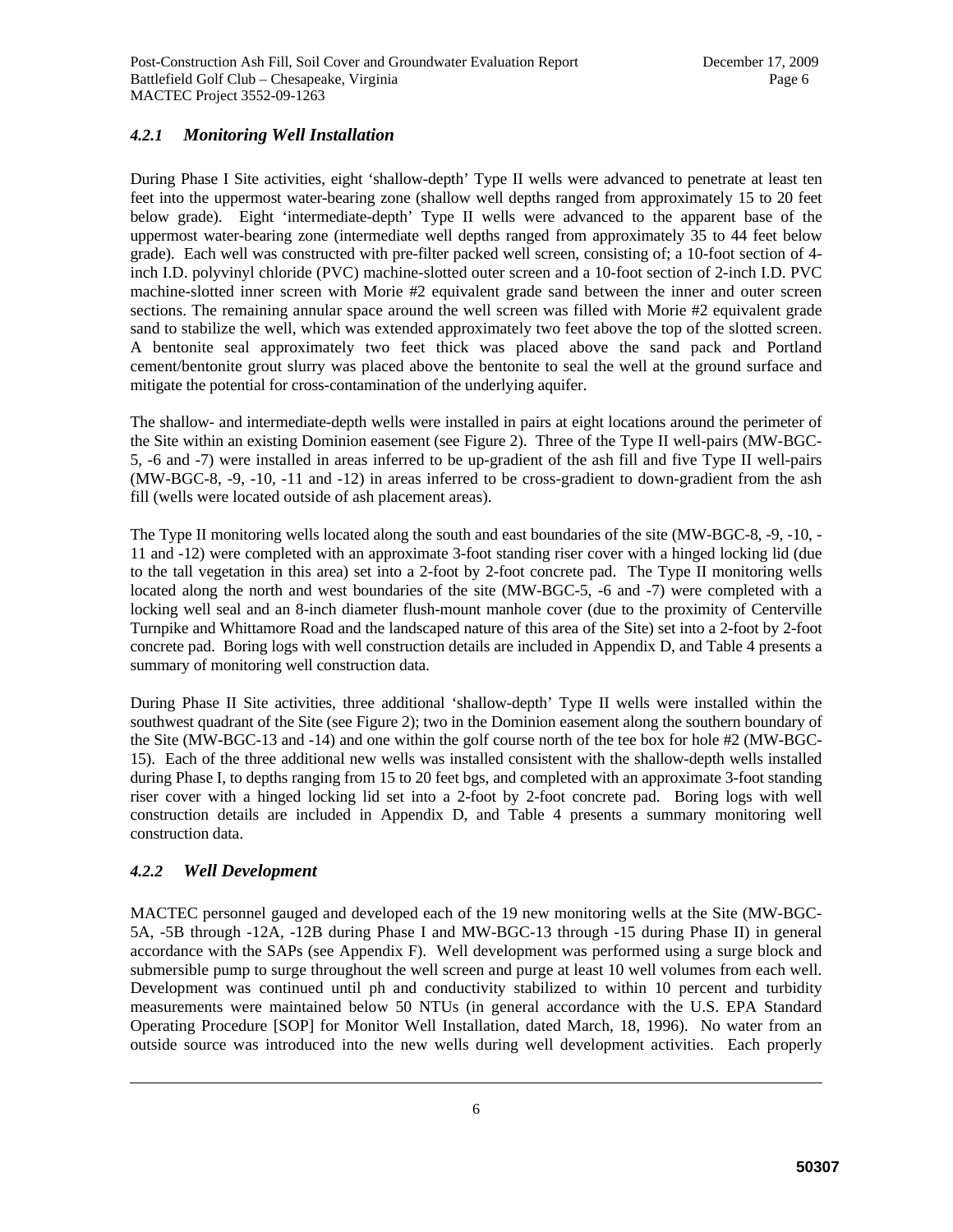developed well was then allowed to stabilize for a minimum of 48 hours prior to collection of a groundwater sample. Well development and purge water removed from the wells was placed into 55 gallon drums and labeled for temporary staging on the Site at a location designated by golf course personnel. See section 4.7 for waste characterization and disposal.

# **4.3 Staff-Gauge Installation, Survey, Surface Water Sampling, Slug Testing and Groundwater Sampling**

Surface water staff gauges were installed, surveyed and monitored to evaluate surface water flow characteristics and to relate these to near-surface groundwater flow at the Site. Slug tests were performed on selected new monitoring wells at the site to evaluate groundwater flow characteristics. Groundwater samples were collected from each of the new monitoring wells to evaluate the concentration of total metals and selected ions.

### *4.3.1 Surface Water Staff-Gauge Installation*

Nineteen surface water staff gauges (SG-1 through -19) were installed in ponds and drainage ditches at the Site (see Figure 3) during Phase I Site activities. Staff gauges were set approximately one to two feet below the water line at the time of installation (each gauge is approximately 3.34 feet in length and permanently marked at 0.01-foot intervals for visual observation of water levels relative to the bottom of the gauge). Ponds in this report will be referred to by their corresponding staff gauge identifier, where applicable (i.e. the pond with staff gauge SG-17 will be referred to as Pond 17).

# *4.3.2 Survey & Gauging*

The location of the 19 new wells, 19 surface water staff gauges, 4 existing wells, 14 test borings and 3 test pits were surveyed by a Virginia licensed professional surveyor. The well locations were recorded using the Virginia State Plane coordinate system. The height of a reference survey datum, top of each staff gauge, a marked point on top of the inner well casing (TOC) and the ground-surface elevation of each well was established within  $\pm 0.01$  foot in relation to mean sea level, which is established by reference to a National Geodetic Vertical Datum (see Table 4 for TOC and ground surface elevations at each well; see Table 5 for surface water staff gauge elevations). The static groundwater level in each of the wells installed during this investigation and the four existing wells installed by others was gauged and recorded on four separate occasions using an electronic water-level indicator (see Table 6). The water level at each staff gauge was also recorded during each well gauging event (see Table 5). Horizontal control for the hand auger borings was established using a portable hand-held Global Positioning System (GPS) unit.

# *4.3.3 Surface Water Sampling & Analysis*

MACTEC collected surface-water samples from 12 selected staff gauge locations (SG-3, SG-4, SG-6 through -12, SG-16, SG-18, and SG-19) and 6 other selected surface-water locations (SW-20 through -25) throughout the site during Phase I Site activities (see Figure 3).

During Phase II Site activities, MACTEC collected surface-water samples from a total of six locations located within the southwest quadrant of the site, five previously sampled locations (SG-9 through -12 and SW-22) and one new location adjacent to well MW-BGC-8A (SG-13).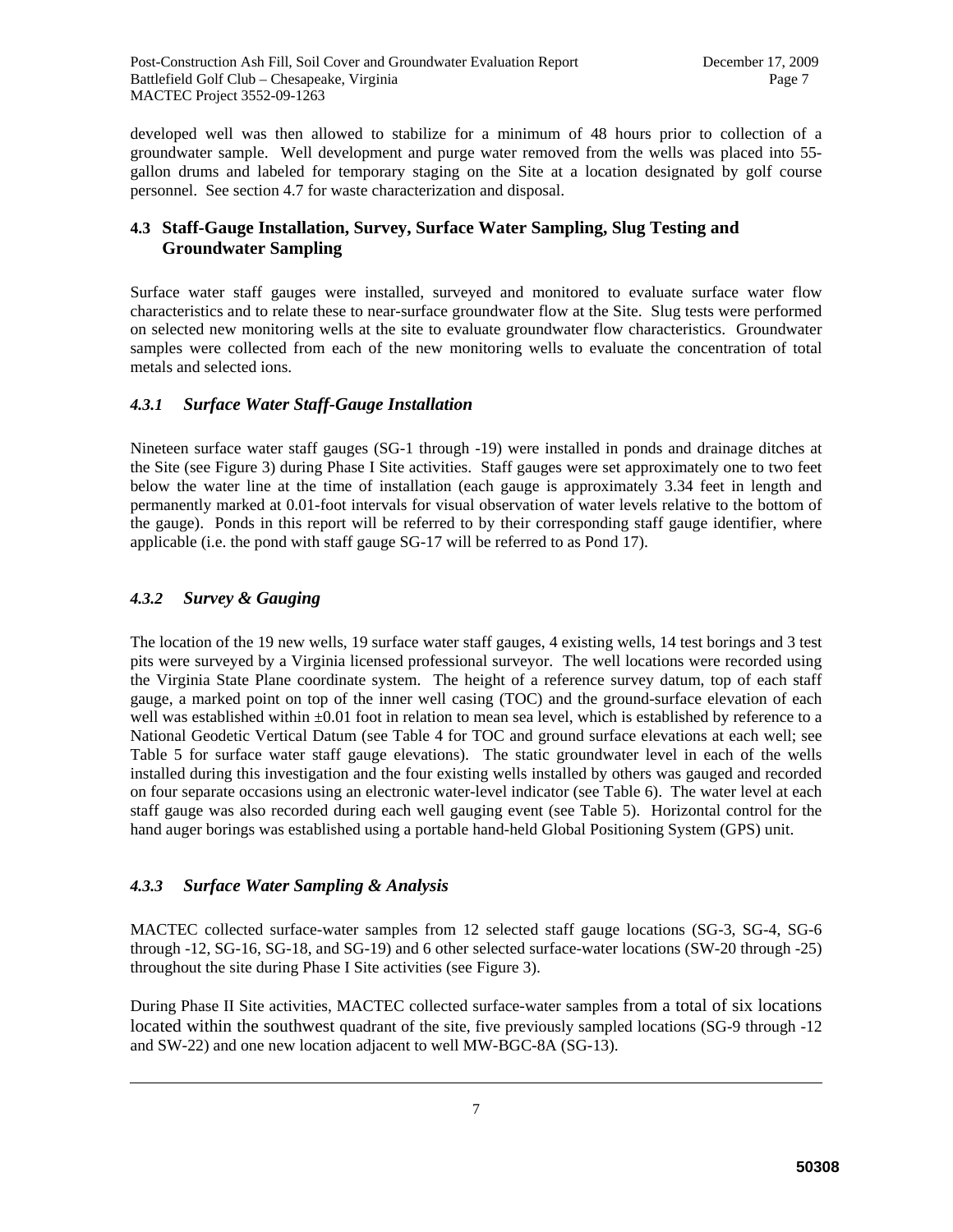Surface-water sample locations are indicated on Figure 3 and are summarized as follows:

- SW-20 and SW-21 were collected from culvert drain pipes that enter the perimeter drainage ditch along the western Site boundary from the off-site commercial properties west of Centerville Turnpike
- SW-22, SW-23, SW-24 and SW-25 were collected from drainage ditches that enter the southern boundary ditch from the off-site residential properties south of the Site
- SG-4 was collected from the southern boundary ditch near the southeast corner of the Site where the ditch exits the Site
- SG-3, SG-6, SG-7, SG-8, SG-9, SG-10, SG-11, SG-12, SG-16, and SG-19 were collected from 10 of the 13 ponds on the Site (ponds with staff gauges SG-1, SG-2 and SG-17 were not sampled during this investigation)
- SG-18 was collected from the drainage ditch that exits the Site near the eastern Site boundary
- SG-13 was collected from the southern boundary drainage ditch adjacent to well MW-BGC-8A, within the southwest quadrant of the Site

Surface-water flow directions observed in the drainage ditches during sampling events and throughout this investigation are also indicated on Figure 3. See Table 1 for a List of Target Analytes and Table 7 for surface-water analytical results.

# *4.3.4 Slug Testing*

During Phase I field activities, MACTEC performed an aquifer test (slug test) on monitoring well pairs MW-BGC-5, -6, -8, and -11 (four shallow and four intermediate-depth wells). During Phase II field activities, MACTEC performed slug testing on monitoring wells MW-BGC-13 through -15 and retesting of well MW-BGC-8A (four shallow depth wells). The retest of monitoring well MW-BGC-8A was performed due to insufficient data obtained during the initial test to evaluate aquifer characteristics from this well.

Following monitoring well installation and development, slug tests were performed in general accordance with ASTM Standard D 4044-91. Each slug test was performed by producing a near instantaneous change in head pressure in the monitoring well and measuring the subsequent water level response within the well. Head changes were induced by adding/removing a mechanical PVC "slug" from the water column inside the well. After the slug was added or removed from the well, the water level in the well was monitored using a pressure transducer with an internal datalogger, which recorded water level readings at regular, timed intervals. Water level readings were recorded beginning at least one to two minutes prior to introducing the PVC "slug" into the well to establish a baseline during the slug-in portion of the test. Readings continued as the water infiltrated into the aquifer until the water level had recovered to within 98% of the initial static groundwater level. A subsequent slug-out test was begun by quickly removing the PVC "slug" and monitoring recharge from the aquifer until the water level had recovered to within 98% of the initial static groundwater level. Data was evaluated using Aqtesolv for Windows, Version 3.50 Professional (HdyroSOLVE, 2003) and the Bouwer and Rice Method (Bouwer and Rice, 1976) to produce hydraulic conductivity estimates for each well (see Table 8 for a summary of slug test results). Due to rapid recharge from the generally sandy soils within the screened interval of the wells, slug tests produced a limited amount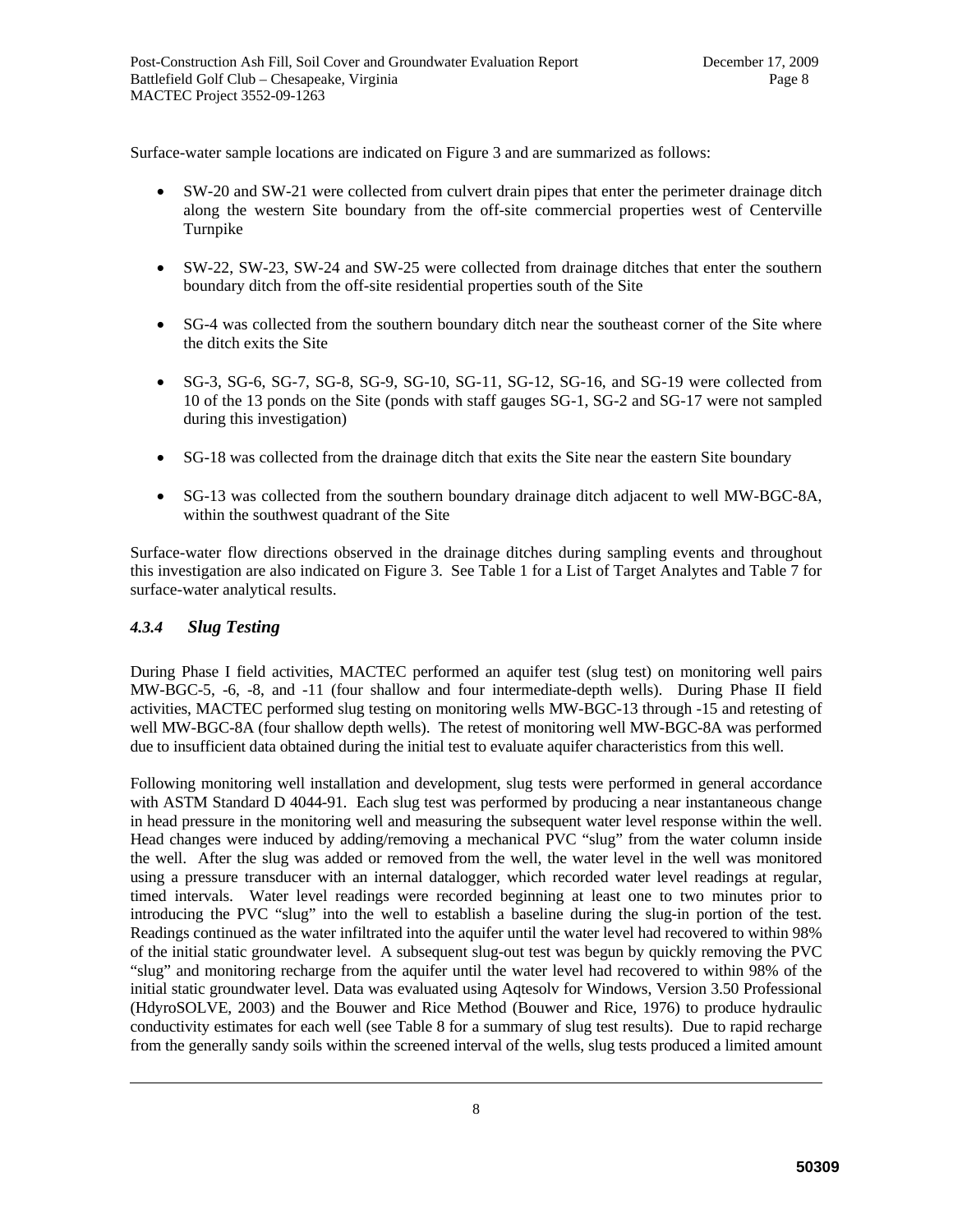of quality data for analysis (see Appendix B). In addition to slug tests performed during this investigation, literature references to typical ranges of hydraulic conductivity for the soil types encountered within the screened interval of wells installed at the Site were also considered in the hydrogeologic evaluation.

### *4.3.5 Groundwater Sampling & Analysis (New Wells)*

MACTEC personnel completed two groundwater sampling events (December 2008 and June 2009) from wells installed during this investigation. During Phase I Site activities groundwater samples were collected from the 16 new monitoring wells (MW-BGC-5A, -5B through -12A, -12B) and the four existing wells. During Phase II Site activities, groundwater samples were collected from the same 16 monitoring wells (MW-BGC-5A, -5B through -12A, -12B) and the 3 additional shallow wells (MW-BGC-13 through -15). Groundwater samples from the wells were collected no sooner than 48 hours after final development. After 48 hours, each of the wells produced water samples with turbidity readings of less than 10 NTU (considered suitable for sampling in accordance with the SAP) and well purging was performed using a peristaltic pump and a flow-through cell. Water quality parameters (temperature, pH, turbidity, oxidation-reduction potential, conductivity and dissolved oxygen) in the flow-through cell were measured using a Horiba U22 water quality analyzer and recorded prior to sample collection. Groundwater purging and sampling records for each well are included in Appendix A. Stabilized water quality results for each well are presented on Table 2. Once water quality parameters stabilized, the flowthrough cell was removed and groundwater samples were collected from the polyethylene tubing connected to the peristaltic pump. Groundwater sampling was performed in general accordance with the EPA Low-Flow (Minimal Drawdown) Ground-Water Sampling Procedures (Puls & Barcelona, 1996). Groundwater samples were appropriately containerized (with appropriate preservative, when applicable), placed on ice and shipped under Chain-of-Custody via Federal Express overnight delivery to TestAmerica in Nashville, TN for analysis. Table 1 presents the List of Target Analytes for each groundwater sample collected at the Site during this investigation. Laboratory analytical results for the shallow and intermediate-depth wells installed during this investigation are presented on Tables 9 and 10, respectively.

### **4.4 Soil Cover and Ash Fill Assessment**

Test borings, hand auger borings and test pits were advanced to evaluate the soil cover and ash fill. A MACTEC engineer and geologist were on-site to direct the field exploration program and prepare field logs of borings and test pits.

# *4.4.1 Ash Fill Test Borings*

During Phase I Site activities, ash fill and subsurface conditions were explored with three widely spaced soil test borings. Actual soil test borings were located by MACTEC personnel at locations of anticipated maximum fill depth, primarily on the top of highest topographic mounds, located in separate areas of the golf course. The boring locations (SB-1, SB-2 and SB-3) are shown on Figure 2.

Test borings SB-1, SB-2 and SB-3 encountered top cover soils, ash fill, and residuals soil. Subsurface conditions encountered at the boring locations are shown on the Test Boring Records in Appendix D. These Test Boring Records represent our interpretation of the subsurface conditions based on the field logs and visual examination of the field samples by MACTEC personnel. The lines designating the interfaces between various strata on the Test Boring Records represent the approximate interface locations.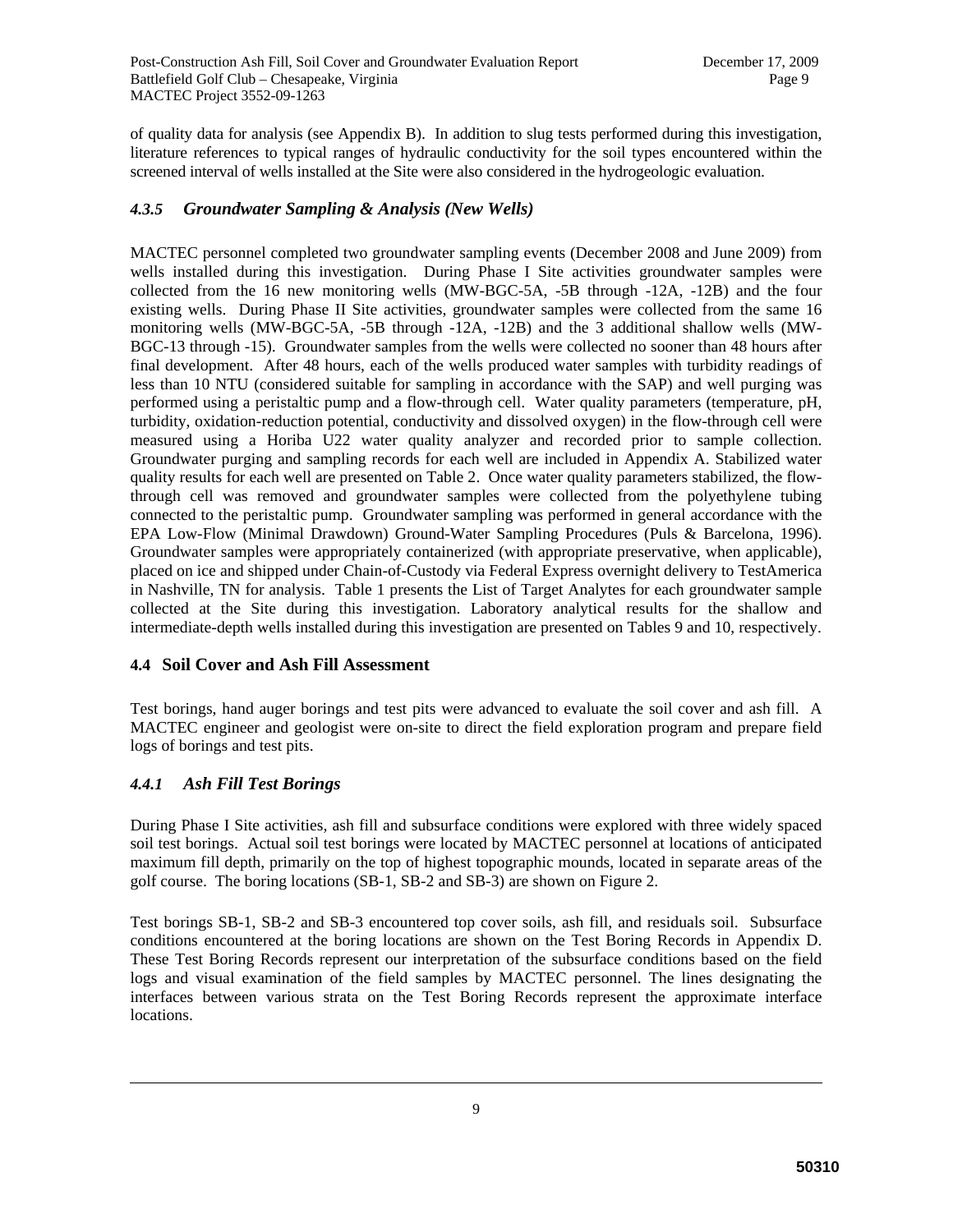The Phase I test borings were advanced using mud-rotary drilling techniques through the ash fill to the residual soils below, each to an approximate depth of 22 feet below existing grade. Standard penetration tests and sampling was conducted using the procedures described in ASTM D1586 at 2-foot intervals on a continuous basis. Undisturbed tube samples of the ash fill were collected in general accordance with the procedures described in ASTM D1587. Each undisturbed tube sample was submitted for vertical permeability (falling head) analysis (see Appendix C for physical testing results). Upon termination of each boring, bentonite grout was placed using standard tremi-pipe techniques.

During Phase II Site activities, ash fill and subsurface conditions within the southwest quadrant of the Site were explored further with 11 additional test borings (SB-4 through SB-14). The primary objective for these borings was to confirm the limits of ash fill in the southwest quadrant of the Site (northeast of monitoring well MW-BGC-8A). These borings (SB-4 through SB-14) were completed to a maximum depth of 8 feet bgs using a Geoprobe® rig. MACTEC Test Boring Records are included in Appendix D.

# *4.4.2 Test Pits*

During Phase I Site activities, soil cover and ash fill was evaluated by advancing three widely spaced test pits (TP-1, TP-2 and TP-3). Actual test pits were located by MACTEC personnel near the toe of the slope of each of the three highest topographic mounds, located in separate areas of the golf course. The three test pits were excavated into the ash fill at each location using a rubber-tire backhoe to depths ranging from 2.8 to 3.8 feet below existing grade. As the test pits were excavated, in-place density tests were performed. Bulk samples were obtained for physical testing in the laboratory. The test pit locations (TP-1, TP-2 and TP-3) are shown on Figure 2.

Nuclear gauge density tests were performed in accordance with ASTM D2922 on the materials encountered in the test pit excavations at various depths within the ash fill. Bulk ash fill samples were collected from each test pit and submitted to MACTEC's geotechnical laboratory in Abingdon, Virginia for standard Proctor compaction tests and moisture content tests. Results of the nuclear gauge density tests and standard Proctor compaction test were compared for relative in-place compaction. The results are contained as Compaction Test Results in Appendix C and discussed in Section 5.5.2.

One ash fill sample from each test pit, near the base of the ash fill (for a total of three ash samples) was submitted to TestAmerica for pH and Toxicity Characteristic Leaching Procedure (TCLP) metals analyses (see Table 11). In addition, the following analytical instruments were utilized to evaluate the contents of three ash fill samples (one from each test pit), an ash sample provided by Dominion from Chesapeake Energy Center (utilized as an un-amended fly ash reference sample) and a kiln dust sample from Chemstone Corporation (utilized as amending agent reference sample):

- Stereomicroscopy
- Polarized Light Microscopy (PLM)
- Scanning Electron Microscopy (SEM)
- Energy Dispersive X-Ray (EDX)
- X-Ray Diffraction (XRD)
- X-Ray Fluorescence (XRF)

See Table 12 for a summary of results from the ash content analyses. Following completion of the test pits, material excavated from the test pits was used as backfill and compacted using a hand-operated gasoline vibratory compactor and jute matting was placed over the disturbed area to mitigate erosion.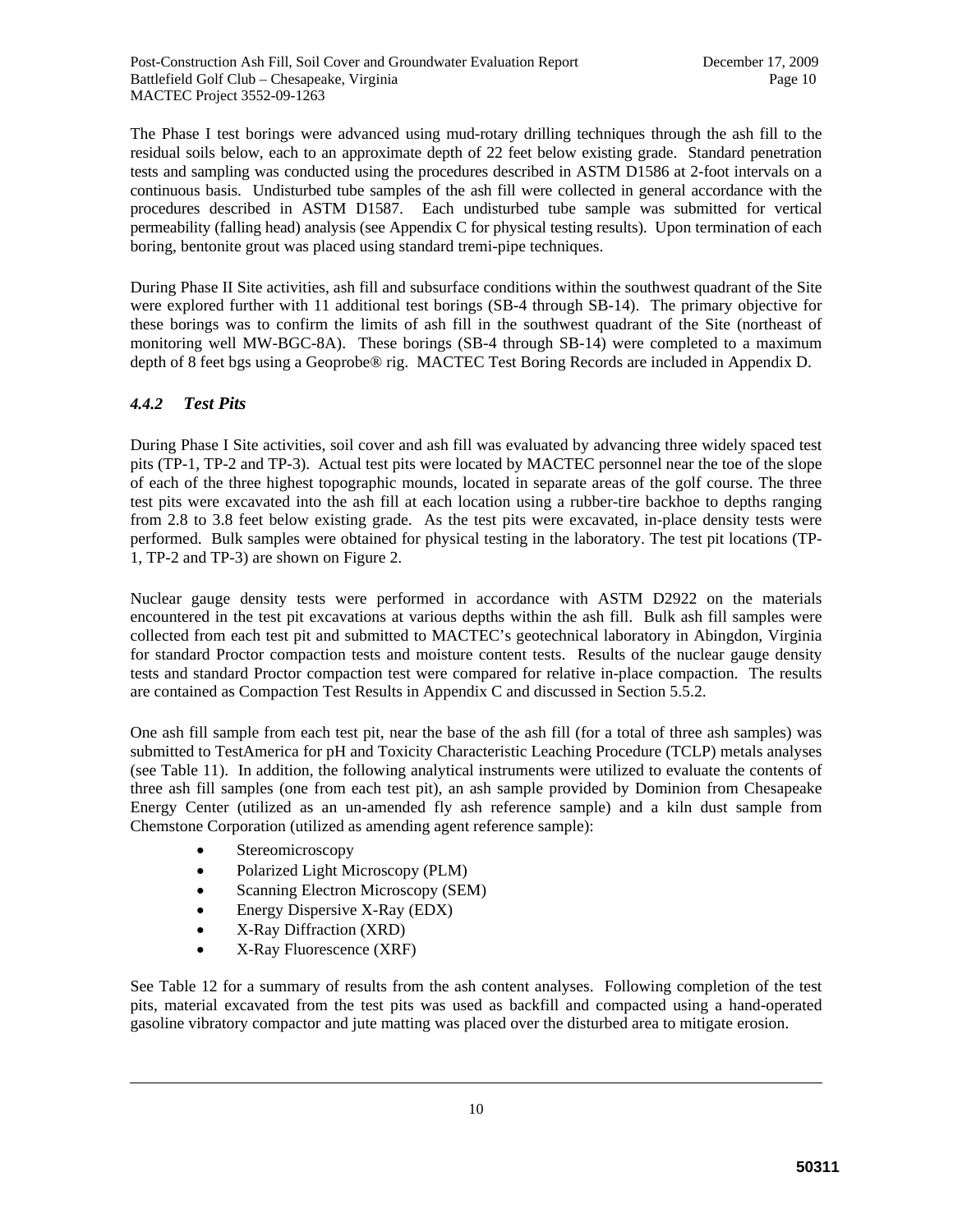### *4.4.3 Soil Cover Assessment*

During Phase I Site activities, 33 hand-auger borings were advanced at the Site in areas of ash fill to evaluate the thickness and physical properties of the soil cover above the ash fill. Hand auger locations were generally spaced in an approximately 300-feet by 300-feet grid layout, except where a grid was comprised of ponds, golf fairways or greens (see Figure 6 for hand auger boring locations and observed cover thicknesses). The hand auger borings, test borings and test pits were located in the field by MACTEC personnel by referencing site features shown on plans and aerial photographs and utilizing a conventional GPS instrument. Each hand auger boring was advanced until apparent ash fill was encountered (depths ranging from 4 to 66 inches below grade). See Table 13 for a summary of soil cover physical properties and thicknesses.

Three representative locations were selected for collection of undisturbed tube samples of the soil cover using the procedures described in ASTM D1587. Each undisturbed tube sample was submitted for vertical permeability (falling head) analysis (see Appendix C for physical testing results). Upon completion of sampling, the borings were backfilled with the hand auger cuttings.

# **4.5 Pond Depth Gauging and Sediment Sampling**

During Phase II Site activities, 4 surface water ponds in the southwest quadrant of the Site (Ponds SG-9 through SG-12) were gauged at approximately 10-foot intervals along the approximate center length of each pond to measure the depth to the bottom below the water surface (see Figure 2). In addition, a total of eight sediment samples were collected from the ponds (two per pond) utilizing a stainless steel soil trap and submitted for laboratory analysis to evaluate the pond sediment for potential constituents of ash.

# **4.6 Soil, Road Bed, and Stockpile Sampling**

During Phase II Site activities, MACTEC utilized a hand auger to collect six soil samples from the stream/pond banks in the vicinity of staff gauges SG-9, SG-10, SG-11, SG-12, SW-13, and SW-22 to evaluate potential acid sulfate soils in the southwest quadrant of the Site. The stream/pond-bank samples, collected approximately 6 to 24 inches bgs proximal to surface water at each location, were submitted for laboratory analysis.

MACTEC utilized a hand auger to collect four shallow road-bed samples (RB-1 through -4) from the access road located along the southwest perimeter of the Site. Shallow road-bed samples were collected from grade to approximately six inches bgs. MACTEC also utilized a hand auger to collect four composite soil samples from soil stockpiles located near the southern boundary of the Site, between monitoring wells MW-BGC-8A and MW-BGC-13. The four shallow road-bed samples and the four composite stockpile samples were submitted for laboratory analysis to evaluate the samples for potential constituents of ash.

### **4.7 Construction Documents Review**

MACTEC reviewed available construction documents for the Battlefield Golf Club, formally Etheridge Greens Golf Course, located in Chesapeake, Virginia. The following documents related to ash amendment and construction were provided by Dominion or downloaded from;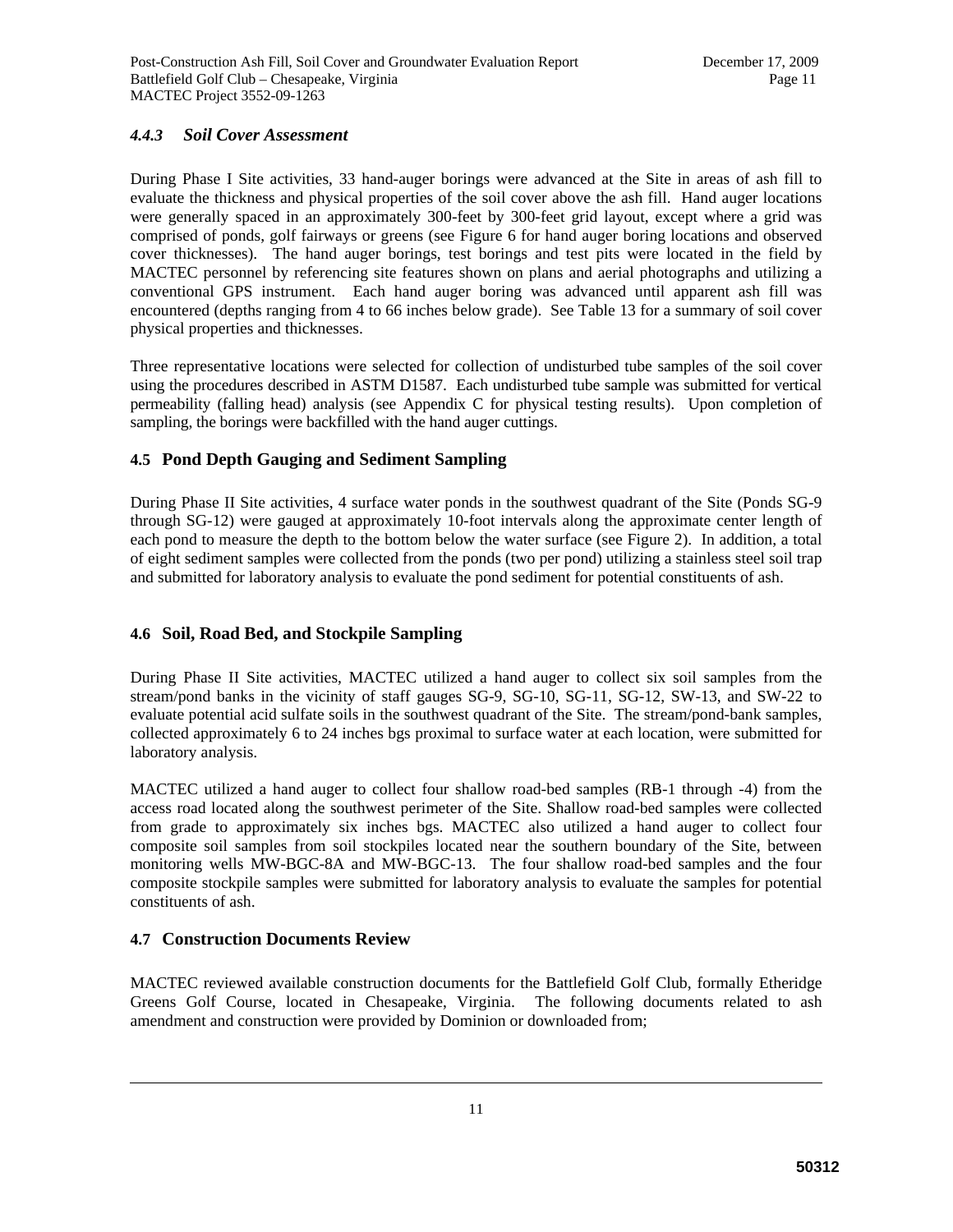http://www.cityofchesapeake.net/services/citizen\_info/battlefieldgolfclub/:

- Construction Quality Assurance Plan dated March 7, 2002, by Combustion Products Management, Inc. of Chesapeake, Virginia.
- Submission Information Regulations Governing Management of Coal Combustion By-Products 9 VAC 20-85 for Etheridge Greens Golf Course, Chesapeake, Virginia, dated March 7, 2002, by Combustion Products Management, Inc of Chesapeake, Virginia.
- Density Reports dated from May 17, 2002 to February 5, 2007 completed by McCallum Testing Laboratories, Inc. of 1808 Hayward Avenue, Chesapeake, Virginia.
- Amended Ash Quality Control Program for Etheridge Greens Gold Course, Chesapeake, Virginia, dated February 2002, by VFL Technology, Inc., West Chester, Pennsylvania.
- MJM Golf Documents.pdf, http://www.cityofchesapeake.net/services/citizen\_info/battlefieldgolfclub/index.shtml#SiteTestRe ports
- Tidewater DEO.pdf, http://www.cityofchesapeake.net/services/citizen\_info/battlefieldgolfclub/index.shtml#SiteTestRe ports

MACTEC reviewed the quality assurance requirements that were listed in the document titled "Construction Quality Assurance Plan" dated March 7, 2002. MACTEC also reviewed the available test reports from McCallum Testing Laboratories.

### **4.8 Equipment Cleaning**

Equipment cleaning procedures outlined in the SAPs were followed during sampling to prevent false detections that can occur when outside contaminants are introduced to the media being sampled. Wherever possible, sufficient clean equipment (i.e. sample tubing) was transported from the office to the Site to minimize equipment re-use and cleaning. Equipment rinse blanks were collected to assess the equipment being used and to confirm the effectiveness of the cleaning procedures.

### **4.9 Waste Characterization and Disposal**

As a result of field activities conducted during the investigation, non-hazardous waste materials were generated. These wastes included drill cuttings from soil borings, personal protective equipment, and water generated during the development, purging, and sampling of monitoring wells and rinse water generated during cleaning events. Waste material was placed into 55-gallon drums and labeled for temporary staging on the Site at a location designated by golf course personnel. Waste material was transported for off-site disposal by Clean Harbors Environmental Services, Inc. (Clean Harbors) and disposal manifests are included in Appendix G.

### **4.10 Quality Assurance**

During Phase I Site activities, three quality assurance (QA) duplicate samples (MW-DUP-1, MW-DUP-2 and MW-Dup-3) were collected with the groundwater samples and two (SW-DUP-1 and SW-DUP-2) were collected with the surface water samples for the same analyses as the primary samples. Sample results from the duplicate samples were compared to the primary sample results to evaluate repeatability of the data. Two rinse blank samples were collected for the same analyses to evaluate the quality of cleaning procedures; one (identified as SW-BGC-Rinse1) utilizing the surface water sampling apparatus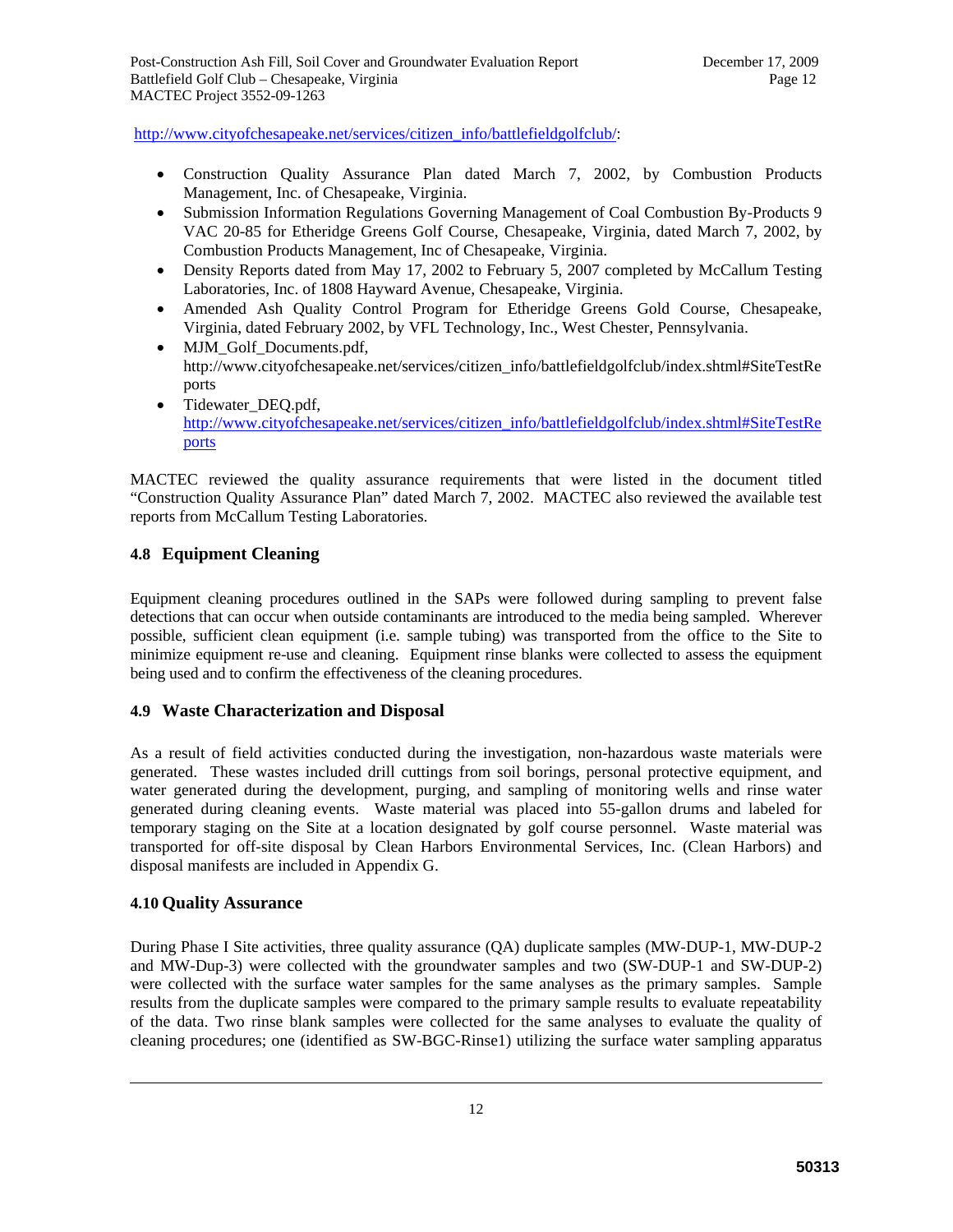after cleaning and a second (identified as RINSE BLANK) utilizing the groundwater sampling apparatus after cleaning. One field blank sample was also submitted to the laboratory for analysis as QA of the laboratory supplied de-ionized water and analytical procedures.

During Phase II Site activities, two QA duplicate samples (MW-BGC-DUP03 and MW-BGC-DUP04) were collected with the groundwater samples and one (SW-BGC-DUP052709) was collected with the surface water samples for the same analyses as the primary samples. These sample results were utilized to evaluate repeatability of the data. Three rinse blank samples were collected for the same analyses to evaluate the quality of cleaning procedures; two (MW-BGC-RB03 and MW-BGC-RB04) utilizing the groundwater sampling apparatus after cleaning and one (SW-RinseBlank 052709) utilizing the surface water sampling apparatus after cleaning was also submitted to the laboratory for analysis as QA of the laboratory supplied de-ionized water and analytical procedures.

During Phase II Site activities, six QA duplicate samples were also collected with the following media for the same analyses as the primary samples:

- pond sediment: PS-BGC-Dup-01
- Geoprobe ash: SB-BGC-DUP 01
- stream-bank soil: HA-BGC-DUP01
- road-bed soil: HA-BGC-RB-DUP
- stockpile soil: SP-BGC-DUP01
- monitoring well soil: MW-BGC-DUP01

These duplicate sample results were compared to the primary sample results to evaluate repeatability of the data.

MACTEC reviewed the laboratory data reports provided by TestAmerica for samples collected during both phases of this investigation. Based on the data quality review, the data appears acceptable with respect to accuracy, precision, representativeness, completeness and, therefore, has been determined to be appropriate for its intended use. Quality control samples including equipment rinse blanks, field duplicate samples and the field blank sample further indicated that the analysis of these samples were within the appropriate quality control criteria. Sampling and analysis work was performed in general accordance with the SAPs.

# **5.0 INVESTIGATION FINDINGS**

The following sections detail the results and findings of MACTEC's two phases of field investigations.

# **5.1 Geologic Findings**

Two basic natural stratigraphic units were encountered at the site beneath and outside of the ash fill areas. Our observations regarding these natural stratigraphic units were generally consistent with the geologic findings reported by URS for the Site. A description of the ash fill and soil cover (where applicable) and the two basic natural strata are briefly described in the following paragraphs. Cross sections for the Site are included as Figures 4 and 5, which conceptually illustrate the raised topography of the golf course where ash fill has been placed, surface water features and subsurface stratigraphy interpreted from the boring logs. A topographic survey was not performed for this investigation and the cross sections were prepared based upon visual observations and surveyed data for test borings, test pits, hand auger borings and monitoring wells installed by MACTEC during this investigation. The boring logs and cross sections represent the interpretation of the subsurface conditions based on visual examination of field samples. The lines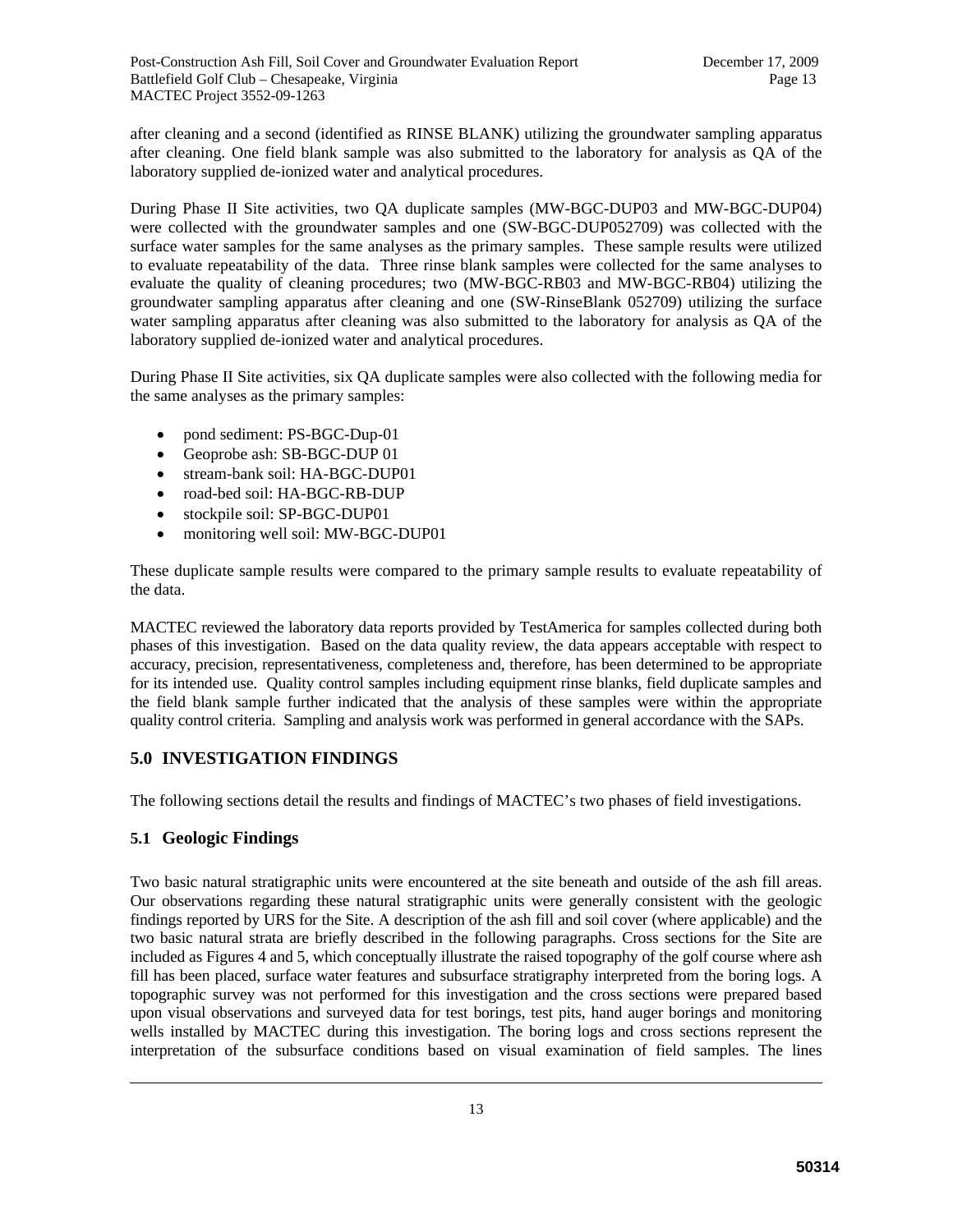designating the interfaces between various strata on the boring records and cross sections represent the approximate interface; however, the actual transitions between strata may be gradual.

Soil Cover (earthen fill material): In interior areas of the Site where ash fill was encountered, ranging in thickness from 4 to 66 inches, soil cover was generally described as fine-grained material, composed of clayey silt, silty fine-grained sand with varying clay content and silty clay. See Figure 6 for a map of soil cover thicknesses above the ash fill. See Table 13 for a summary of soil cover material encountered in each hand auger boring. Based on the results of vertical permeability (falling head) analyses performed on three soil cover tube samples, coefficients of permeability for soil cover ranged from 4.2 x  $10^{-07}$  to 8.4 x  $10^{-06}$ centimeters per second (cm/sec), see Appendix C. These results indicate that the soil cover has a relatively low permeability.

Ash Fill: Encountered beneath the Soil Cover in each of the following Phase I samples locations: 33 hand auger borings, 3 interior test borings and 3 test pits. The ash fill was not fully penetrated in the hand auger borings or test pits, but ranged in thickness from approximately 15.5 to 17 feet (to depths of up to approximately 19 feet bgs) in the 3 interior test borings advanced in the highest topographic points at the Site. Ash fill was described as dark gray to black, silty, very fine-grained sand or very fine-grained sandy silt. The consistency of ash fill encountered in the hand augers was described as firm to semi-consolidated. Based on the results of vertical permeability (falling head) analyses performed on three ash fill tube samples, coefficients of permeability for ash fill ranged from 6.9 x  $10^{-07}$  to 9.5 x  $10^{-06}$  cm/sec, see Appendix C. These results indicate that the ash fill has a relatively low permeability.

STRATUM A (interpreted as Columbia Group): Dark brown to gray or black, organic clayey silt and clay with sand was encountered directly beneath the ash fill (in each of the 3 test borings) to depths of up to approximately 21 feet bgs and in areas outside the ash fill (in each of the 19 monitoring wells) from the ground surface to depths of approximately 7.5 feet bgs. Beneath this dark, generally organic fined-grained sediment in the upper portion of Stratum A, a gray or light gray, clayey fine-grained sand was encountered in each of the monitoring wells, grading to become more coarse-grained with depth with some interlayered clay and trace shell fragments.

STRATUM B (interpreted as upper Yorktown Formation): Encountered in each of the 8 intermediate depth monitoring wells at depths ranging from 33 to 42.5 feet below grade. Consists of light to dark greenish-gray medium-grained sand and sandy clay. Stratum B was only partially penetrated (less than 5 feet of the upper portion) during this investigation.

# **5.2 Hydrogeologic Findings**

Groundwater was encountered at depths ranging from approximately 2.3 to 10.0 feet below ground surface at the Site on July 15, 2009 (see Table 4). Groundwater elevation data for the Site is presented in Table 6. The water levels and monitoring well elevations were used to develop groundwater contour maps for the December 10, 2008 and June 16, 2009 gauging events (Figures 7 through 10). Figures 7 and 8 were developed utilizing water level data from the shallow monitoring wells and surface-water staff gauges. Figures 9 and 10 were developed utilizing water level data from the intermediate-depth wells only. Based on water level data from the shallow monitoring wells and surface water staff gauges, groundwater flow is interpreted to be in a generally southeast direction, toward or in the direction of the nearest surface water drainage features. A more southerly flow direction is apparent in the uppermost shallow water table along the southwest and southern border of the site, where the drainage ditch appears gaining with groundwater flow toward the ditch (see Figures 7 and 8). This localized southerly flow direction is muted or not apparent in the lower portions of the water table aquifer based on water level data from the intermediate depth wells (see Figures 9 and 10).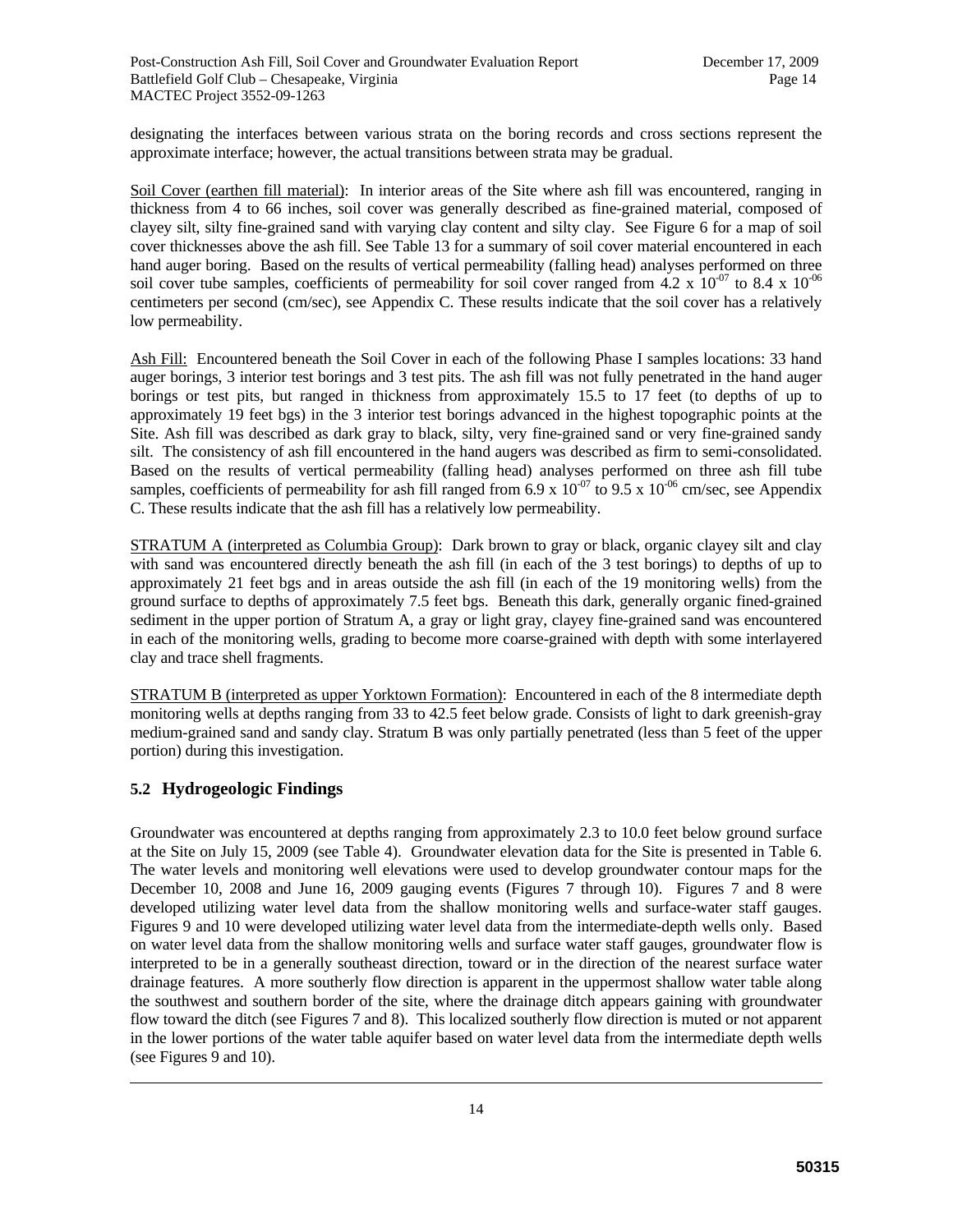A comparison of groundwater elevations between the shallow and intermediate-depth wells at most paired well locations at the Site indicates a slight upward vertical gradient during the June 16, 2009 gauging event (an average pressure head difference of approximately 0.08 foot) and a slight downward vertical gradient during the July 15, 2009 gauging event (an average pressure head difference of approximately -0.10 foot). Based on the groundwater contour maps from the two gauging events performed, horizontal gradients across the Site during this investigation generally ranged from approximately 0.002 (northern portion of the site) to 0.008 (southwestern portion of the Site, near the drainage ditches). Slug test data performed on the wells during this investigation (MW-8A, MW-13 and MW-15) indicated hydraulic conductivities ranging from approximately 4.6 to 9.5 ft/day (1.6 x  $10^{-3}$  to 3.3 x  $10^{-3}$  cm/sec) for a site average of approximately 3.6 ft/day  $(1.3 \times 10^{-3} \text{ cm/sec})$ . Based on the percentage  $(2.9 \text{ to } 19.7 \text{ percent})$  of fines (passing a #200 sieve) encountered in the soil samples collected from the screened interval of wells installed at the Site (see Table 8), the effective porosity is anticipated to range from approximately 20 to 45 percent (Johnson, 1967). Published literature values of hydraulic conductivity for the soil types encountered at the Site range from 0.1 ft/day (4 x  $10^{-5}$  cm/sec) for clayey fine-grained sand to 10 ft/day (4 x  $10^{-3}$  cm/sec) for clean fine-grained sand (USBR, 1977), for a Site average of approximately 3 ft/day (1.1 x  $10^{-3}$  cm/sec). Based on this range of hydrologic properties for the Site, groundwater flow velocities are anticipated to range from approximately 16 to 23 feet per year (see Table 8). Seasonal water table fluctuations, possible tidal fluctuations and variations in daily demand on local groundwater withdrawal were not evaluated during this investigation and may influence the actual groundwater gradient, flow direction and groundwater velocity at the Site.

### **5.3 Environmental Laboratory Results**

Analytical results for groundwater samples collected at the Site during this investigation are presented on Table 3 (existing well results), Table 9 (shallow well results) and Table 10 (intermediate-depth well results). Analytical results for surface-water samples collected at the Site during this investigation are presented on Table 7. Analytical results for ash fill samples submitted for metals analysis by the Toxicity Characteristic Leaching Procedure (TCLP) are presented on Table 11. TCLP metals results for ash fill samples are discussed in Section 5.3.1 below. A comparison of the detected analytes in surface water and groundwater to risk screening criteria is discussed in Sections 5.3.2 and 5.3.3 below. Analytical results for the pond sediment and soil stockpile and red bed samples are presented on Appendix E Tables 2 and 3 and are discussed in Sections 5.3.5 and 5.3.6 below.

### *5.3.1 Potential Constituents of Concern (COCs) in Groundwater*

U.S. EPA Region III has established maximum contaminant levels (MCLs) for drinking water for a variety of analytes. Detected analytes in groundwater samples collected during this investigation were compared to the MCLs and Virginia Water Quality Standards (see Tables 9 and 10). A summary of analyte concentrations detected, compared to applicable standards and previous samples collected at the Site prior to construction is presented below.

### pH

The Virginia Groundwater Standards indicates a pH range for groundwater in the Coastal Plain Physiographic Province of 6.5 to 9. Comparatively low pH (<6.5) was measured in groundwater samples collected from 19 of 23 monitoring wells at the Site, including groundwater samples collected from 2 of 3 wells sampled by URS during their pre-construction assessment. The most notable low  $pH$  ( $\lt 4$ ) measurements were identified in shallow groundwater samples collected from monitoring well MW-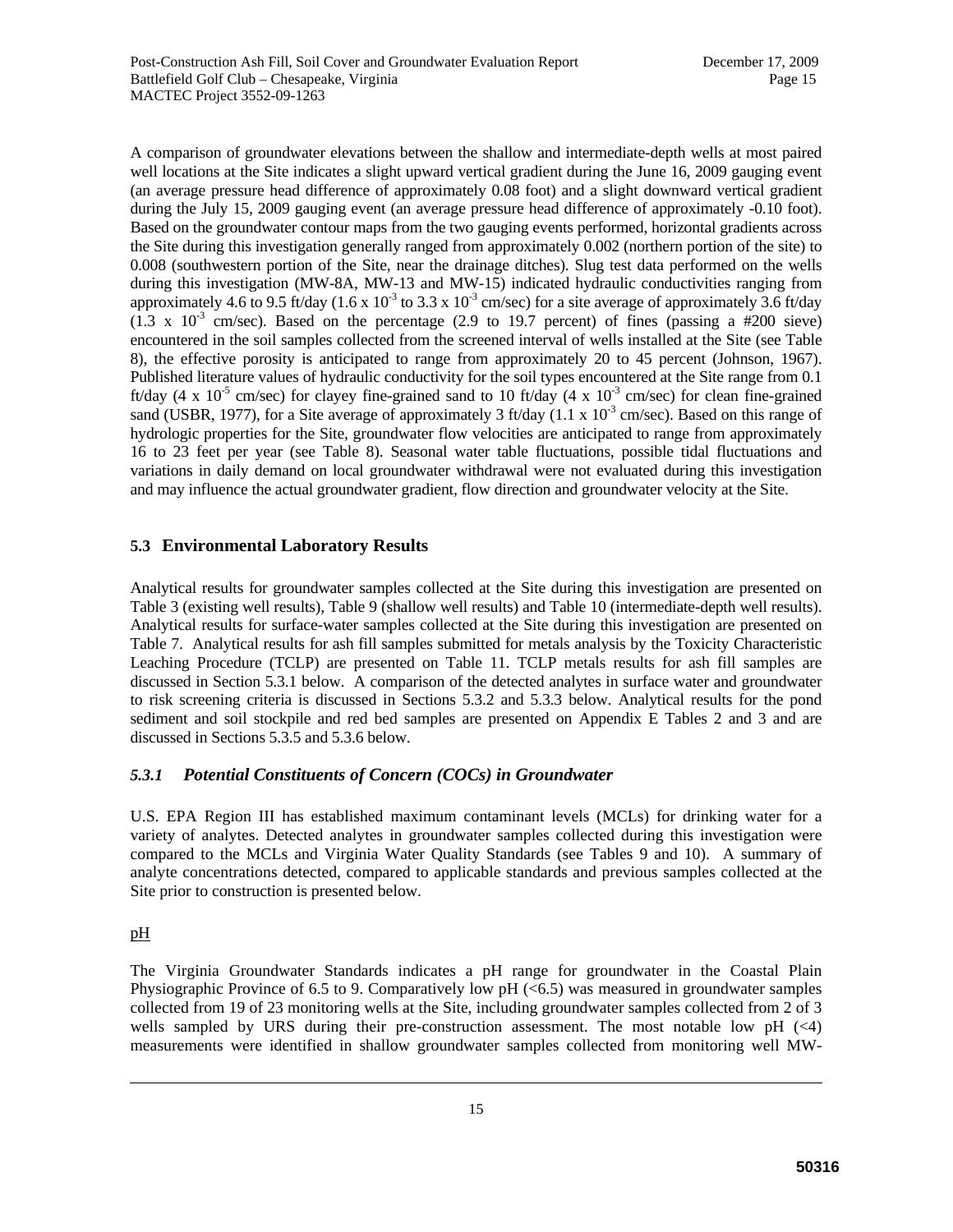BGC-8A. A thorough assessment of the geochemistry of soil and its interaction with groundwater at the Site is beyond the scope of this investigation, however, low pH groundwater conditions generally increase metals concentrations in groundwater as naturally occurring metals are more readily leached from the soil where low pH conditions occur. The relatively low pH conditions identified in groundwater at the site may be attributed to naturally occurring sulfate-bearing soils (potential peroxide acidity [PPA] testing of soil was performed to confirm the presence of potential acid producing soils at the Site).

#### **Antimony**

During the Phase I sampling event in November/December 2008, antimony concentrations were less than the MCL of 0.006 mg/L in groundwater samples collected from all but 4 of the 20 monitoring wells (MW-BGC-7A, -7B, -8A, and -11A). However, antimony was also detected in the laboratory method blank for the analytical run that produced results exceeding the MCL and the results are reported as biased high (may not be representative of actual antimony concentrations in groundwater). During the subsequent Phase II sampling event in May/June 2009, antimony results were less than the laboratory reporting limit of 0.01 mg/L.

#### **Arsenic**

During the Phase I sampling event in November/December 2008, arsenic concentrations were less than the MCL of 0.01 mg/L in groundwater samples collected from all but 1 of the 20 monitoring wells (MW-BGC-12A and the corresponding duplicate MW-Dup-3 at concentrations of 0.0205 and 0.0195 mg/L, respectively). However, the arsenic result for the groundwater sampled collected from this well during the Phase II sampling event in June 2009 was less than the laboratory reporting limit of 0.01 mg/L. During the Phase II sampling event in June 2009, arsenic concentrations in groundwater samples were less than the MCL of 0.01 mg/L in groundwater samples collected from all but 1 of the 19 monitoring wells (MW-BGC-15 and the corresponding duplicate MW-BGC-DUP04 at concentrations of 0.0336 and 0.0332 mg/L, respectively). Arsenic and other heavy metals are common agricultural contaminants in soil and may be present in groundwater as possible pesticide by-products. The Site was formerly cultivated for agricultural use and surrounding properties north of the Site remain active agricultural fields. Arsenic was not detected in the one remaining URS well (MW-URS-2) sampled during this investigation or during the preconstruction sampling event performed at the Site by URS.

#### Beryllium

During the Phase I sampling event in November/December 2008, beryllium concentrations were less than the MCL of 0.004 mg/L in groundwater samples collected from all but 1 of the 20 monitoring wells (MW-BGC-8A at a concentration of 0.0149 mg/L. During the subsequent Phase II sampling event in May/June 2009, beryllium concentrations were less than the MCL in groundwater samples collected from all but 2 of the 19 monitoring wells (MW-BGC-8A, the corresponding duplicate from this well and MW-BGC-13 at concentrations of 0.0078 mg/L and 0.0145 mg/L, respectively). Monitoring wells MW-BGC-8A and -13 produced groundwater samples with relatively low pH measurements (3.98 and 5.20, respectively). Beryllium is a naturally occurring element and is readily leached from soil under low pH conditions.

### **Zinc**

The EPA has not established an MCL for zinc, however, the Virginia Groundwater Standard (VGS) for zinc is 0.05 mg/L. Zinc concentrations were less than the MCL in groundwater samples collected during both phases of the investigation from all but nine monitoring wells (MW-KH-1, KH-2, KH-3, BGC-5A, - 8A, -10A, -12B, -13 and -15). Zinc concentrations detected in groundwater samples ranged from 0.0523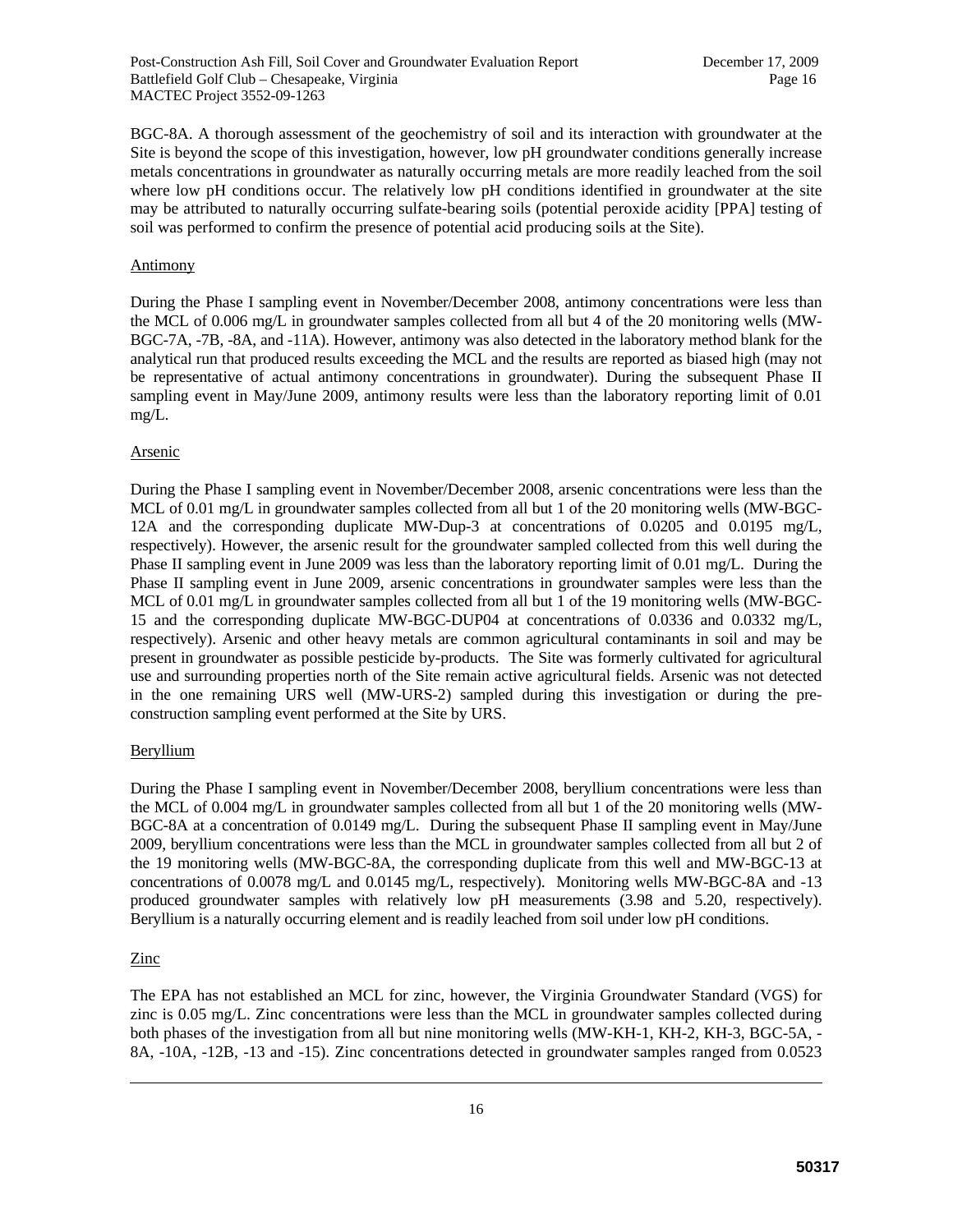mg/L (KH-3) to 1.29 mg/L (KH-2). Monitoring wells that produced samples exceeding the VGS also produced samples with relatively low pH (<6.5) measurements. Zinc is a naturally occurring element and is readily leached from soil under low pH conditions.

### *5.3.2 Potential Constituents of Concern (COCs) in Surface Water*

Surface-water analytical results were compared to corresponding Virginia In-Stream Standards for both public water supplies and for other surface water bodies not utilized as a public supply (see Table 7). The following analytes were detected at concentrations exceeding the corresponding standards.

### pH

Relatively low (<4) pH results were measured in surface water samples collected from a pond near the southwest corner of the Site (staff-gauge location SW-BGC-SG12) and in a tributary drainage ditch (SW-22) that flows north from the residential community south of the Site into the drainage ditch along the southern boundary of the Site (see Figure 3 for surface water sample locations).

#### **Mercury**

Mercury was not detected in on-Site ponds or drainage ditches leaving the Site. However, mercury was detected in two surface water samples (SW-21 and SW-23) collected from tributary ditches that flow north from the residential development south of the Site into the drainage ditch along the southern boundary of the Site (see Figure 3 for surface water sample locations). Mercury concentrations detected in samples from SW-21 and SW-23 (0.000197 and 0.000188 mg/L, respectively) exceeded the corresponding Virginia Surface Water Standard for surface water bodies not utilized as a public water supply (0.000051 mg/L). However, both mercury results were indicated by the laboratory as estimated values due to detection above the method detection (0.00015 mg/L), but less than the laboratory detection limit.

### *5.3.3 TCLP Metals Results for Ash Fill*

Toxicity Characteristic Leaching Procedure (TCLP) a laboratory method that simulates the leaching potential of constituents from a sample media. Three ash fill grab samples were analyzed for TCLP metals, see Table 11 Arsenic, silver and mercury TCLP results were less than the laboratory reporting limit for each of the ash fill samples collected, which were less than the regulatory limits for hazard classification as a characteristic hazardous waste for each of the ash fill samples. Table 15 summarizes other results of the ash fill samples.

# *5.3.4 Potential Peroxide Acidity (PPA) Results in Soil*

PPA is a laboratory method that rapidly oxidizes a sample with hydrogen peroxide and then quantifies the amount of acidity produced. PPA results are expressed in tons of calcium carbonate (CaCO<sub>3</sub>) required to neutralize 1,000 tons of material, which is an important measurement for agricultural purposes. PPA results for 12 of 16 soil samples collected from various depth intervals at the Site indicate that acid sulfate soils (defined as, requiring  $>5$  tons of CaCO<sub>3</sub> per 1,000 tons of soil to neutralize) are present that have the potential to produce acid runoff when exposed to weathering (a naturally occurring condition documented for this region of Virginia). PPA results for soil samples collected from the Site ranged from neutral pH to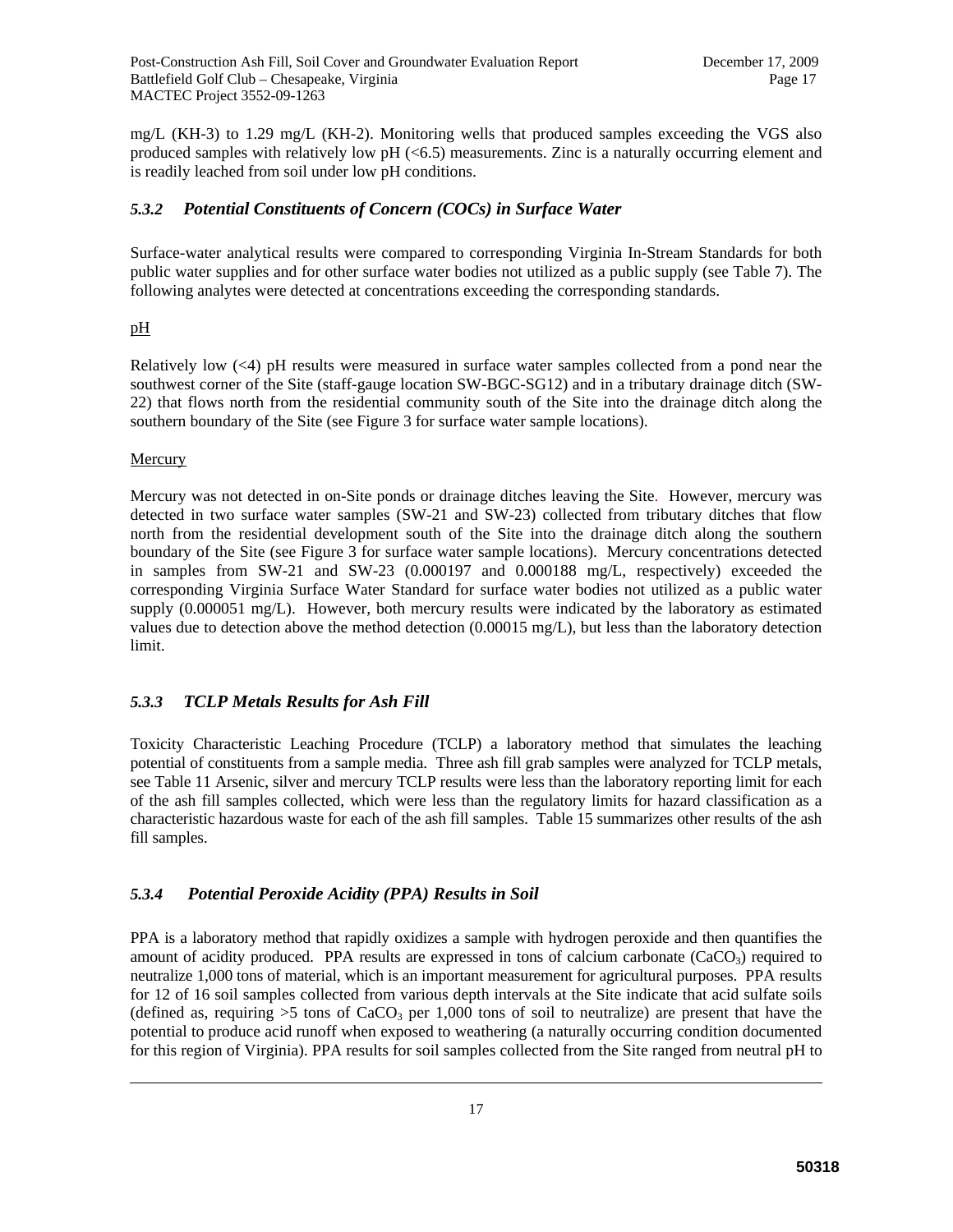approximately 22.6 tons of  $CaCO<sub>3</sub>$  per 1,000 tons of soil (see Table 16). As potential acid-producing soils have been identified at the site, relatively low pH measurements identified in groundwater and surfacewater samples collected prior to construction and during this investigation appear to be naturally occurring.

### *5.3.5 Road Bed and Soil Stockpile Results*

In general, metal concentrations in road bed and soil stockpile samples were less than (up to one order of magnitude) the average corresponding metal concentrations in ash fill samples (see Table 17). These results indicate that road bed and soil stockpile samples do not consist of ash.

### *5.3.6 Pond Sediment Sample Results*

In general, metal concentrations in pond sediment samples were less than (up to one order of magnitude) the average corresponding metal concentrations in ash fill samples (see Table 18). These results indicate that pond sediment samples do not consist of ash.

# **5.4 Construction Documents Review Findings**

A review of construction documents provided or available to us at the time of this report are listed below in Section 7.0. Our review of these documents generally leads us to conclude that efforts were made to place fill materials within parameters set forth in construction documents. The construction documents outlined testing procedures and documentation procedures that verify the integrity of the materials placed. Within the documents reviewed there is evidence that effort was set forth by the contractor to place the fill within the specified parameters. A total of 412 nuclear gauge density tests were documented and provided to us for review. Relative compaction ranged from 90.8 percent to 143.3 percent with an average of 102.4 percent. Relative compaction results that are above 100 percent generally indicate that there was a change of material as related to the standard Proctor test. Although some of the density tests recorded were less than the specified 95 percent compaction, it is possible that retests were taken to correct these areas.

Documents were provided from Chesapeake Energy Center - Dominion Generation, project number C-1653, for percent cement, used for amending agent in ash fill. Continuous monthly documentation was provided from April 2002 to March 2007.

### **5.5 Geotechnical Assessment Findings**

### *5.5.1 Soil Cover*

The top cover material encountered above the ash fill consisted of brown to dark brown and gray, stiff to firm, clay and silt soils. Organic material encountered was typically rooting mass from grass at the ground surface. Cover thickness and physical descriptions are indicated on Table 13 and are presented on Figures 4, 5, and 6. Soil cover was observed overlying the ash fill at an average thickness of 22-inches where ash fill was encountered in the hand auger borings. Soil cover was observed in the test borings and test pits at thicknesses ranging from 19.2 to 30.0 inches. Soil cover thickness exceeded 18 inches above the ash in 24 of the 33 hand-auger borings. Nine hand auger borings (C5, C7, D3, E4, F2, G6, G7, H7, and H13)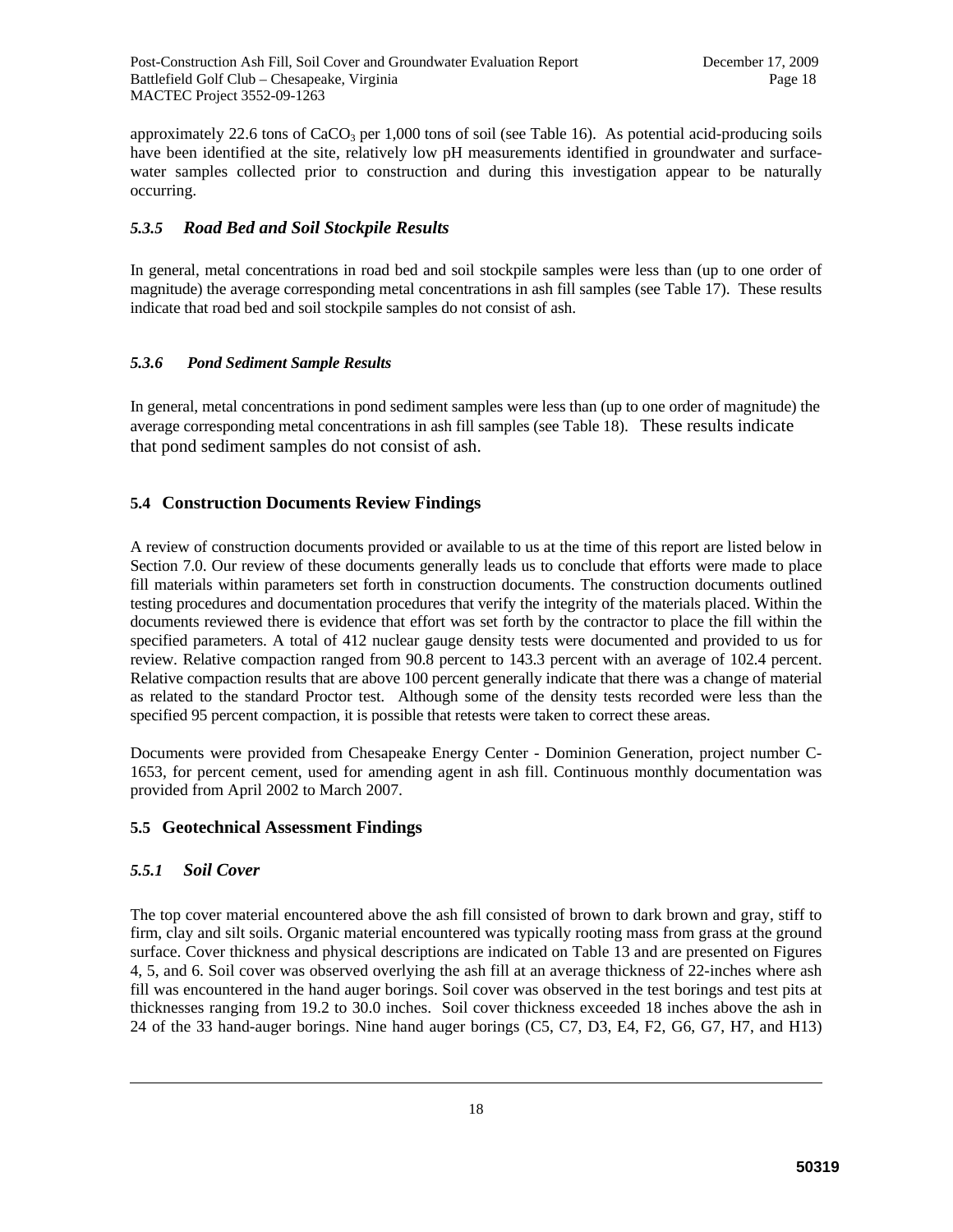encountered soil cover at thicknesses less than 18 inches, ranging from 4 to 17 inches (see Figure 6 for the estimated areas with cover less than 18 inches).

#### *5.5.2 Ash Fill*

Ash fill encountered in the test pits was described as gray to black, very loose to dense silt and very-fine grained sand. Results from the particle identification evaluation were generally inconclusive in determining the percentage content of kiln dust as an amending agent in the ash fill encountered at the Site (see Table 12). According to documents provided by Dominion the amending agent was added based upon a 2% target with a 1.5% minimum. Trace minerals present in the ash fill could not be conclusively identified to confirm the kiln dust content (the limit of detection [LOD] by the various methods utilized was reportedly about 1%). The exposure of ash fill to weathering since placement of the ash in 2001 to 2004 may have reduced the presence of lime and other calcium minerals. The laboratory reported that calcium was determined to be a substantial component of both the ash standard (approximately 2.37% as calcium oxide [CaO] by weight, primarily in the form of calcite) and the kiln dust standard (approximately 90.1% as CaO by weight, primarily as lime and other calcium minerals). Based on the XRF results, CaO concentrations by weight for the ash fill samples ranged from 3.45 to 5.75% (or at percentages of approximately 1.1 to 3.4 higher than in the ash standard). Ignoring morphologic differences between the samples, the higher CaO concentrations in the ash fill samples than in the ash standard suggest the presence of a calcium amendment, although the percentage of kiln dust was not confirmed.

Based on the tests MACTEC performed on the ash fill and our review of the construction documents, it can generally be confirmed that compactive energy was applied to the ash fill when placed. Relative compaction values of approximately 84, 87 and 92 percent as compared to standard Proctor for the in-place ash fill were estimated for the three test pit locations (see Appendix C). The moisture content of ash fill tested when compared to standard Proctor optimum moisture content were approximately 120 percent, 126 percent, and 130 percent. The ash fill that was tested for in-place density and moisture content was wet of the optimum moisture content as compared to the standard Proctor, but the in-place density of soils can vary based on the moisture content and it is likely that the affects of water infiltration has changed the moisture content of the ash fill from its original moisture content when placed. The specific degree of compaction at placement was not quantified from the results of this assessment due to potential post-placement expansion and changes in moisture content.

The ash fill thickness was observed being 15.2-feet 15.5-feet, and 17.2-feet in the 3 test borings. The Standard Penetration Test N-values obtained in the ash fill material ranged from weight of hammer (WOH) to 38 blows per foot. Lower consistency material was typically encountered near the interface with residual soils at the base of the ash fill. Samples subjected to laboratory moisture testing indicated that moisture generally increased with depth of ash fill.

A layer of apparent clayey fill material (tan to gray, very soft to firm clay with lenses of ash and fine to medium sand) was encountered beneath the ash fill at depths of 19-feet, 18-feet, and 17.3-feet below ground surface and typically ranged from 6 to 34 inches in thickness. Residual soils encountered beneath the clayey fill consisted of gray to brown, very soft, very loose to firm, sandy soils. Sandy soils encountered were typically fine to coarse, poorly graded to well-graded, and wet. These soils were encountered at 19.5-feet, 18.6-feet, and 21.0-feet bgs.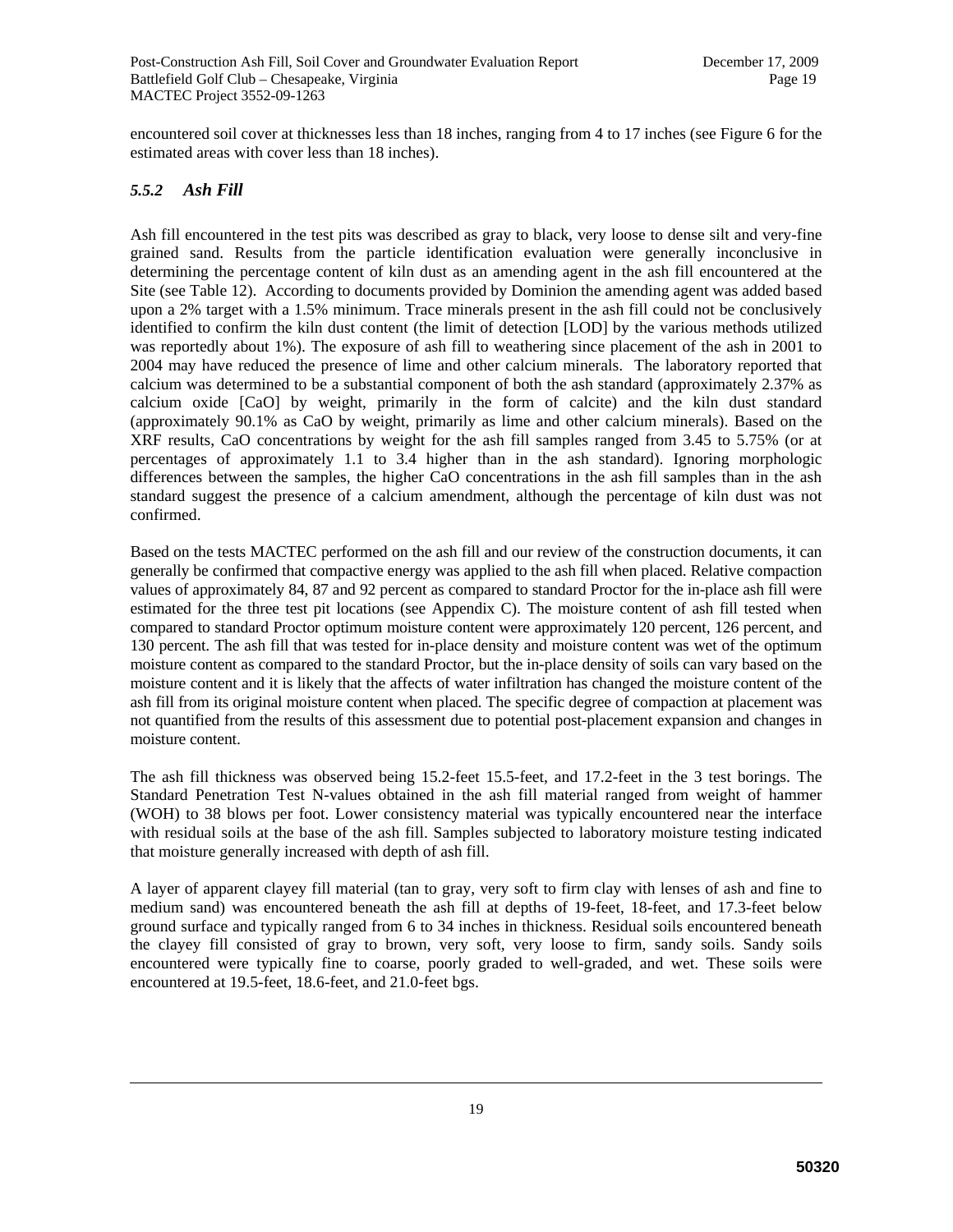### **6.0 SUMMARY AND CONCLUSIONS**

- Proper development of monitoring wells installed by Kimley-Horn (MW-KH-1, -2 and -3), followed by low-flow sampling to produce non-turbid samples resulted in substantially reduced metals concentrations for the wells compared to previous sampling performed by Kimley-Horne. Observations made by MACTEC personnel during sampling indicate that the screen interval for these wells may be too close to the surface (within 2 feet or less) to have allowed for installation of a proper sand pack above the top of the screen and installation of a proper bentonite well seal above the sand pack. Due to the location of these wells within the ash fill area of the Site, improper well construction may allow for ash to enter the well. MACTEC recommends that these wells be properly abandoned. If wells are considered necessary within this area of the Site, then replacement with properly constructed wells is recommended to prevent possible cross-contamination from ash intrusion.
- The Virginia Groundwater Standards indicates a pH range for groundwater in the Coastal Plain Physiographic Province of 6.5 to 9. Comparatively low pH  $\ll 6.5$ ) was measured in groundwater samples collected from 19 of 23 monitoring wells at the Site, including groundwater samples collected from 2 of 3 wells sampled by URS during their pre-construction assessment. PPA results for soil samples collected from various depth intervals at the Site indicate that acid sulfate soils are present that have the potential to produce acid runoff when exposed to weathering (a naturally occurring condition documented for this region of Virginia). As potential acid-producing soils have been identified at the site, low pH measurements identified in groundwater samples collected prior to construction and during this investigation appear to be naturally occurring. The most notable low pH (<4) measurements were identified in shallow groundwater samples collected from monitoring well MW-BGC-8A (screened from 10 to 20 feet below grade) and in proximal surface water (Pond SG12 near the southwest quadrant of the Site and a stream that flows north into the southern boundary drainage ditch from the off-site residential development). A relatively low pH of 5.2 was measured in a groundwater sample collected from monitoring well MW-BGC-13, which is also in the southwest quadrant of the Site.
- Beryllium was detected in groundwater samples collected from two monitoring wells (MW-BGC-8A and MW-BGC-13) at concentrations exceeding the MCL. Arsenic was detected at concentrations exceeding the MCL in groundwater samples collected from monitoring well MW-BGC-12A during the Phase I sampling event in December 2008, but was less than the laboratory reporting limit during the Phase II sampling event in June 2009. Arsenic was detected at concentrations exceeding the MCL in the groundwater samples collected from monitoring well MW-BGC-15 during the Phase II sampling event in June 2009. Although fly ash is known to be a potential source for heavy metals such as arsenic and beryllium, elevated concentrations of these and other heavy metals were generally absent from groundwater samples collected from monitoring wells throughout the Site.
- The elevated arsenic and beryllium concentrations detected in groundwater samples collected from monitoring wells MW-BGC-8A and MW-BGC-13 are not suspected to indicate impact from ash fill at the Site, but may be related to acid producing soils and relatively low pH groundwater conditions in the southwest quadrant of the Site. However, further groundwater sampling would be necessary to confirm the results for wells installed during Phase II and evaluate potential trends in groundwater conditions throughout the Site.